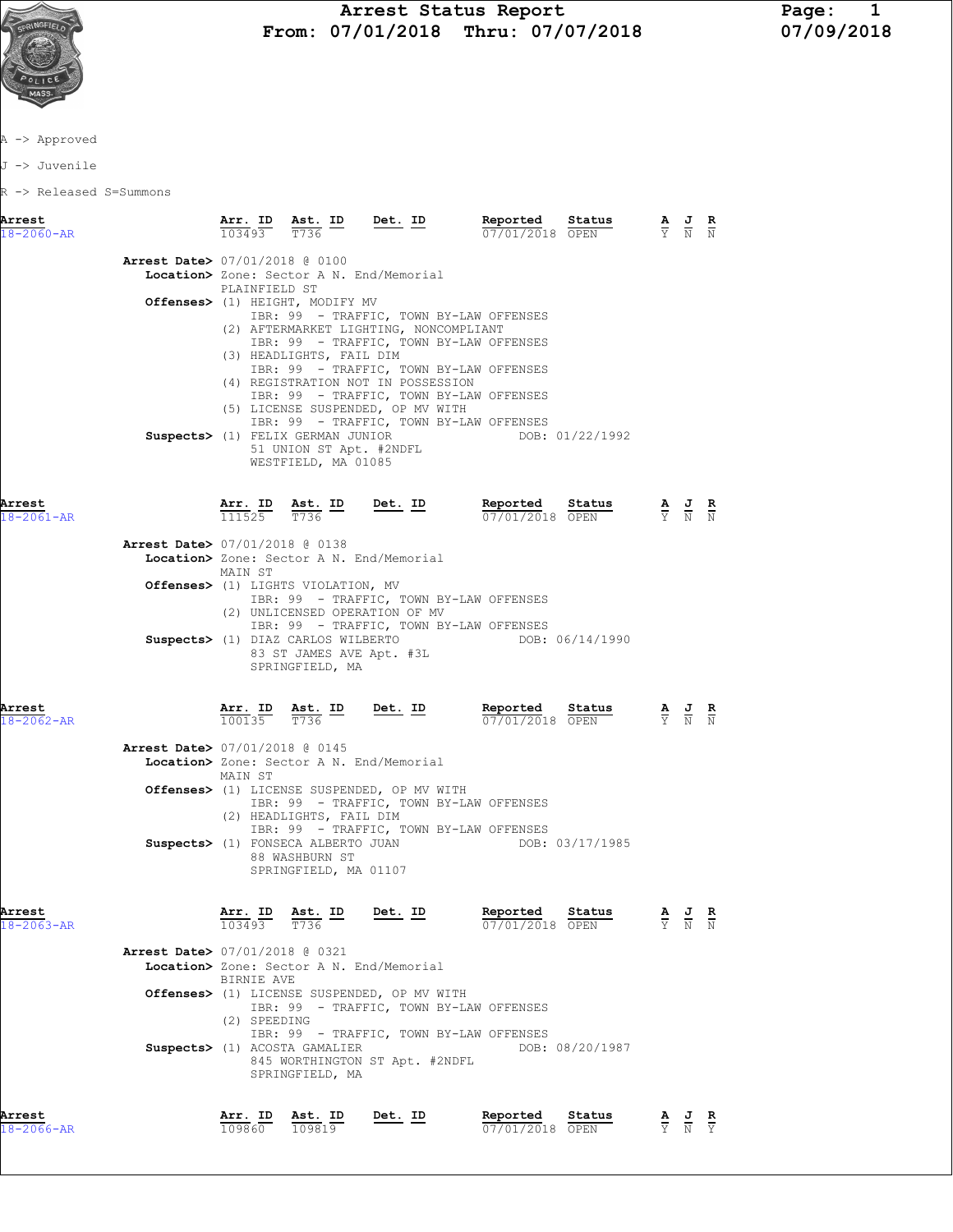| A -> Approved              |                                          |                             |                                                                                                                                                                                 |                                                                                                                 |                                    |                 |                                                                                                 |  |
|----------------------------|------------------------------------------|-----------------------------|---------------------------------------------------------------------------------------------------------------------------------------------------------------------------------|-----------------------------------------------------------------------------------------------------------------|------------------------------------|-----------------|-------------------------------------------------------------------------------------------------|--|
| J -> Juvenile              |                                          |                             |                                                                                                                                                                                 |                                                                                                                 |                                    |                 |                                                                                                 |  |
| R -> Released S=Summons    |                                          |                             |                                                                                                                                                                                 |                                                                                                                 |                                    |                 |                                                                                                 |  |
|                            | <b>Arrest Date&gt; 07/01/2018 @ 1722</b> |                             | Location> Zone: Sector H1 Forest Park<br>17 LEYFRED TER Apt. #1R<br>Offenses> (1) DEFAULT WARRANT<br>Suspects> (1) MARTINEZ JAMIN<br>17 LEYFRED TER Apt. #1R<br>SPRINGFIELD, MA | IBR: 90Z - ALL OTHER OFFENSES                                                                                   |                                    | DOB: 04/28/1998 |                                                                                                 |  |
| Arrest<br>$18 - 2067 - AR$ |                                          |                             |                                                                                                                                                                                 | $\frac{\texttt{Arr.}}{D784}$ ID $\frac{\texttt{ Ast.}}{101951}$ Det. ID                                         | Reported Status<br>07/01/2018 OPEN |                 | $\frac{\mathbf{A}}{\mathbf{Y}}$ $\frac{\mathbf{J}}{\mathbf{N}}$ $\frac{\mathbf{R}}{\mathbf{Y}}$ |  |
|                            | <b>Arrest Date&gt; 07/01/2018 @ 1732</b> | IN FRONT OF<br>38 SCHOOL ST | Offenses> (1) ARREST WARRANT<br>Suspects> (1) BASDEN ABDUL IBEN<br>283 STATE ST Apt. #4L<br>SPRINGFIELD, MA                                                                     | Location> Zone: Sector E2 Metro/6Corners<br>IBR: 90Z - ALL OTHER OFFENSES                                       |                                    | DOB: 04/23/1979 |                                                                                                 |  |
| Arrest<br>$18 - 2068 - AR$ | <b>Arrest Date&gt; 07/01/2018 @ 1951</b> | MAIN ST                     | $\frac{\text{Arr.}}{100135}$ $\frac{\text{Ast.}}{108863}$                                                                                                                       | Det. ID<br>Location> Zone: Sector A N. End/Memorial<br>Offenses> (1) ARREST WARRANT (DOCKET# 1823CR001665) LARC | Reported<br>07/01/2018 OPEN        | Status          | $\frac{\mathbf{A}}{\mathbf{Y}}$ $\frac{\mathbf{J}}{\mathbf{N}}$ $\frac{\mathbf{R}}{\mathbf{N}}$ |  |
| Arrest                     |                                          | $Arr.$ ID                   | Suspects> (1) LANTIGUA PABLO ROBERT<br>27 EAGLE ST<br>SPRINGFIELD, MA<br>$\underbrace{\texttt{Ast.}}$ ID Det. ID                                                                | IBR: 90Z - ALL OTHER OFFENSES                                                                                   | DOB: 06/05/1969<br>Reported        | <u>Status</u>   |                                                                                                 |  |
| $18 - 2069 - AR$           | Arrest Date> 07/01/2018 @ 2007           | 111391                      | 111531<br>Location> Zone: Sector F1 McKnight/Bay<br>143 MAGAZINE ST Apt. #302<br>Offenses> (1) ARREST WARRANT<br>Suspects> (1) SANDERS EMMANUEL                                 | IBR: 90Z - ALL OTHER OFFENSES<br>143 MAGAZINE ST Apt. #201                                                      | 07/01/2018 OPEN                    | DOB: 05/17/1985 | $\frac{\mathbf{A}}{\mathbf{Y}}$ $\frac{\mathbf{J}}{\mathbf{N}}$ $\frac{\mathbf{R}}{\mathbf{Y}}$ |  |
| Arrest<br>18-2070-AR       | Arrest Date> 07/01/2018 @ 2035           |                             | SPRINGFIELD, MA<br><b><u>Arr. ID</u> Ast. ID Det. ID</b><br>$\frac{12457}{112457}$ <b>107783</b>                                                                                | Location> Zone: Sector B1 Liberty Heights                                                                       | Reported<br>07/01/2018 OPEN        | Status          | $\frac{\mathbf{A}}{\mathbf{Y}}$ $\frac{\mathbf{J}}{\mathbf{N}}$ $\frac{\mathbf{R}}{\mathbf{Y}}$ |  |
|                            | Offenses> (1) LODGER                     | 105 UPTON ST                | Suspects> (1) THERRIEN DAMIEN                                                                                                                                                   | IBR: 90Z - ALL OTHER OFFENSES<br>758 WESTFIELD RD Apt. #13<br>WEST SPRINGFIELD, MA 01089                        |                                    | DOB: 10/21/1984 |                                                                                                 |  |
| Arrest<br>$18 - 2073 - AR$ | <b>Arrest Date&gt;</b> 07/02/2018 @ 0811 | Arr. ID<br>107051           | Ast. ID<br>R081                                                                                                                                                                 | Det. ID                                                                                                         | Reported<br>$07/02/2018$ OPEN      | Status          | $\frac{\mathbf{A}}{\mathbf{Y}}$ $\frac{\mathbf{J}}{\mathbf{N}}$ $\frac{\mathbf{R}}{\mathbf{Y}}$ |  |
|                            |                                          |                             |                                                                                                                                                                                 |                                                                                                                 |                                    |                 |                                                                                                 |  |

Location> Zone: Sector E2 Metro/6Corners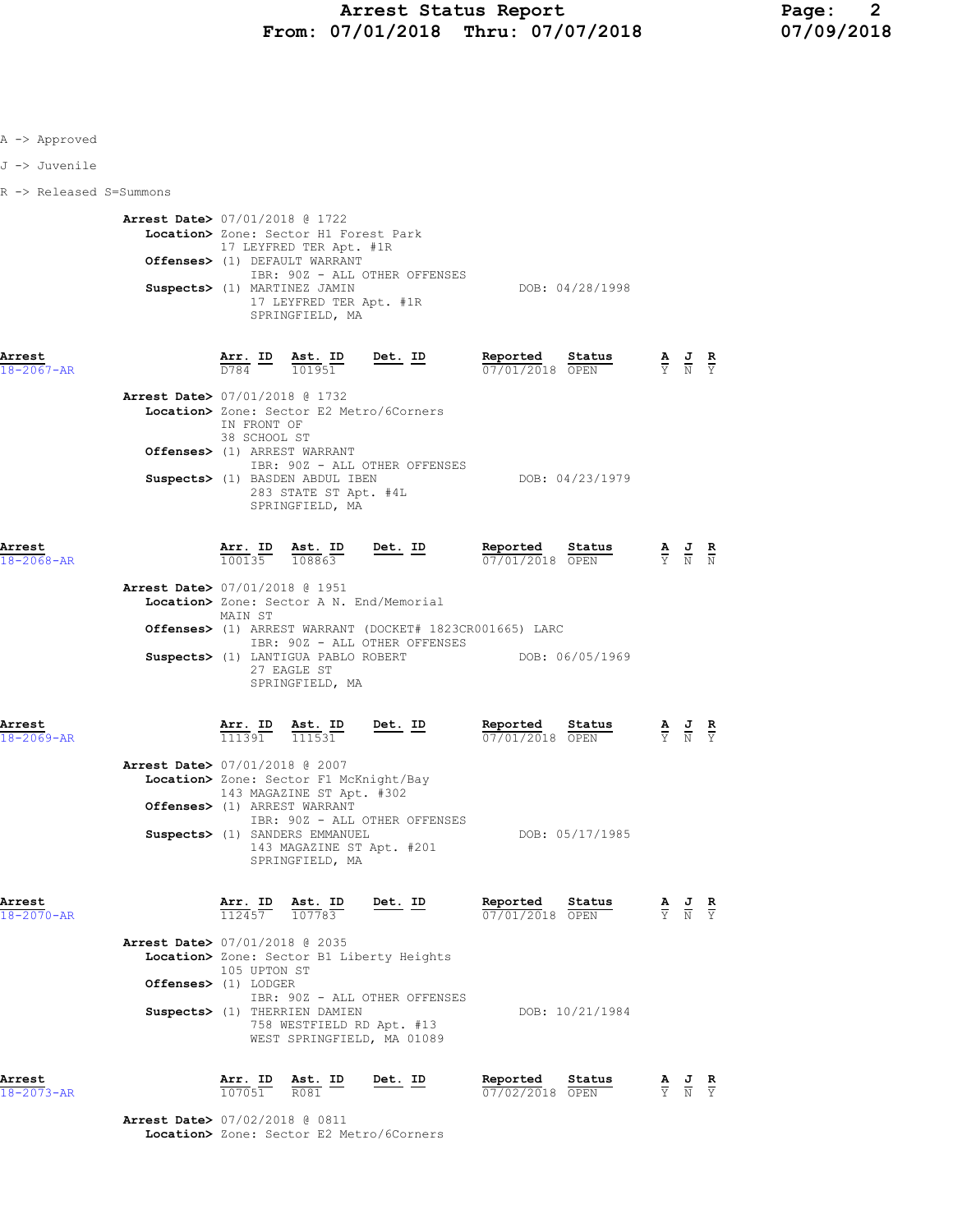| A -> Approved           |                                          |                          |                                                                          |                                                                                           |                                                                                                            |                                                                                                 |                                                                                                 |  |
|-------------------------|------------------------------------------|--------------------------|--------------------------------------------------------------------------|-------------------------------------------------------------------------------------------|------------------------------------------------------------------------------------------------------------|-------------------------------------------------------------------------------------------------|-------------------------------------------------------------------------------------------------|--|
| J -> Juvenile           |                                          |                          |                                                                          |                                                                                           |                                                                                                            |                                                                                                 |                                                                                                 |  |
| R -> Released S=Summons |                                          | 130 PEARL ST             |                                                                          |                                                                                           |                                                                                                            |                                                                                                 |                                                                                                 |  |
|                         |                                          |                          | Offenses> (1) ARREST WARRANT                                             |                                                                                           |                                                                                                            |                                                                                                 |                                                                                                 |  |
|                         |                                          |                          | Suspects> (1) SUAREZ DENNIS                                              | IBR: 90Z - ALL OTHER OFFENSES                                                             | DOB: 05/10/1970                                                                                            |                                                                                                 |                                                                                                 |  |
|                         |                                          |                          | HOMELESS<br>SPRINGFIELD, MA 01101                                        |                                                                                           |                                                                                                            |                                                                                                 |                                                                                                 |  |
|                         |                                          |                          |                                                                          |                                                                                           |                                                                                                            |                                                                                                 |                                                                                                 |  |
| Arrest                  |                                          |                          |                                                                          | $\frac{\texttt{Arr.}}{\texttt{C726}}$ ID $\frac{\texttt{Ast.}}{\texttt{M419}}$ ID Det. ID | Reported Status<br><b>Reported Status</b> $\frac{A}{Y}$ <b>J R</b><br>$\frac{D}{N}$ <b>N</b> $\frac{D}{N}$ |                                                                                                 |                                                                                                 |  |
| $18 - 2075 - AR$        |                                          |                          |                                                                          |                                                                                           |                                                                                                            |                                                                                                 |                                                                                                 |  |
|                         | Arrest Date> 07/02/2018 @ 1100           |                          |                                                                          | Location> Zone: Sector C East Springfield                                                 |                                                                                                            |                                                                                                 |                                                                                                 |  |
|                         |                                          |                          | PIONEER VALLEY CREDIT UNION<br>246 BROOKDALE DR                          |                                                                                           |                                                                                                            |                                                                                                 |                                                                                                 |  |
|                         |                                          |                          |                                                                          | Offenses> (1) LARCENY OVER \$1200 BY SINGLE SCHEME                                        |                                                                                                            |                                                                                                 |                                                                                                 |  |
|                         |                                          |                          |                                                                          | IBR: 26A - FALSE PRETENSES / SWINDLE / CO<br>(2) LARCENY OVER \$1200 BY SINGLE SCHEME     |                                                                                                            |                                                                                                 |                                                                                                 |  |
|                         |                                          |                          |                                                                          | IBR: 26A - FALSE PRETENSES / SWINDLE / CO<br>(3) LARCENY OVER \$1200 BY SINGLE SCHEME     |                                                                                                            |                                                                                                 |                                                                                                 |  |
|                         |                                          |                          | Suspects> (1) GERMAIN NICOLE                                             | IBR: 26A - FALSE PRETENSES / SWINDLE / CO                                                 | DOB: 08/09/1993                                                                                            |                                                                                                 |                                                                                                 |  |
|                         |                                          |                          | 68 AMHERST AVE                                                           |                                                                                           |                                                                                                            |                                                                                                 |                                                                                                 |  |
|                         |                                          |                          | FEEDING HILLS, MA 01030                                                  |                                                                                           |                                                                                                            |                                                                                                 |                                                                                                 |  |
| Arrest                  |                                          |                          |                                                                          |                                                                                           | Reported Status                                                                                            |                                                                                                 |                                                                                                 |  |
| $18 - 2076 - AR$        |                                          |                          |                                                                          | $\frac{\texttt{Arr.}}{\text{M467}}$ ID $\frac{\texttt{ Ast.}}{\text{B218}}$ ID Det. ID    | 07/02/2018 OPEN                                                                                            | $\frac{\mathbf{A}}{\mathbf{Y}}$ $\frac{\mathbf{J}}{\mathbf{N}}$ $\frac{\mathbf{R}}{\mathbf{Y}}$ |                                                                                                 |  |
|                         | Arrest Date> 07/02/2018 @ 1150           |                          |                                                                          |                                                                                           |                                                                                                            |                                                                                                 |                                                                                                 |  |
|                         |                                          | 434 LIBERTY ST           |                                                                          | Location> Zone: Sector B1 Liberty Heights                                                 |                                                                                                            |                                                                                                 |                                                                                                 |  |
|                         |                                          |                          | Offenses> (1) DEFAULT WARRANT                                            | IBR: 90Z - ALL OTHER OFFENSES                                                             |                                                                                                            |                                                                                                 |                                                                                                 |  |
|                         |                                          |                          |                                                                          | IBR: 90Z - ALL OTHER OFFENSES                                                             | (2) ARREST WARRANT 1723CR002759 POSSESSION CL A                                                            |                                                                                                 |                                                                                                 |  |
|                         |                                          |                          | Suspects> (1) MARRERO ANTONIO L                                          |                                                                                           | DOB: 06/11/1993                                                                                            |                                                                                                 |                                                                                                 |  |
|                         |                                          |                          | 434 LIBERTY ST<br>SPRINGFIELD, MA 01118                                  |                                                                                           |                                                                                                            |                                                                                                 |                                                                                                 |  |
|                         |                                          |                          |                                                                          |                                                                                           |                                                                                                            |                                                                                                 |                                                                                                 |  |
| Arrest<br>18-2079-AR    |                                          | <u>Arr. ID</u><br>106661 | <u>Ast. ID</u><br>T736                                                   | $Det. ID$                                                                                 | Reported<br>Status<br>07/02/2018 OPEN                                                                      |                                                                                                 | $\frac{\mathbf{A}}{\mathbf{Y}}$ $\frac{\mathbf{J}}{\mathbf{N}}$ $\frac{\mathbf{R}}{\mathbf{N}}$ |  |
|                         |                                          |                          |                                                                          |                                                                                           |                                                                                                            |                                                                                                 |                                                                                                 |  |
|                         | Arrest Date> 07/02/2018 @ 1625           |                          |                                                                          | Location> Zone: Sector B1 Liberty Heights                                                 |                                                                                                            |                                                                                                 |                                                                                                 |  |
|                         | Offenses> (1) TRESPASS                   | 612 CAREW ST             |                                                                          |                                                                                           |                                                                                                            |                                                                                                 |                                                                                                 |  |
|                         |                                          |                          | Suspects> (1) ROLDAN RAFAEL JR                                           | IBR: 90J - TRESPASS OF REAL PROPERTY                                                      | DOB: 01/22/1988                                                                                            |                                                                                                 |                                                                                                 |  |
|                         |                                          |                          | 84 FRONT Apt. #14                                                        |                                                                                           |                                                                                                            |                                                                                                 |                                                                                                 |  |
|                         |                                          |                          | CHICOPEE, MA 01089-2744                                                  |                                                                                           |                                                                                                            |                                                                                                 |                                                                                                 |  |
| Arrest                  |                                          |                          |                                                                          | <u>Det. ID</u>                                                                            | Reported<br>Status                                                                                         |                                                                                                 |                                                                                                 |  |
| $18 - 2081 - AR$        |                                          |                          | $\frac{\texttt{Arr.}}{109860}$ $\frac{\texttt{ Ast.}}{106026}$<br>106026 |                                                                                           | 07/02/2018 OPEN                                                                                            |                                                                                                 | $\frac{\mathbf{A}}{\mathbf{Y}}$ $\frac{\mathbf{J}}{\mathbf{N}}$ $\frac{\mathbf{R}}{\mathbf{N}}$ |  |
|                         | <b>Arrest Date&gt; 07/02/2018 @ 1726</b> |                          |                                                                          |                                                                                           |                                                                                                            |                                                                                                 |                                                                                                 |  |
|                         |                                          | 34 BELMONT AVE           | Location> Zone: Sector H1 Forest Park                                    |                                                                                           |                                                                                                            |                                                                                                 |                                                                                                 |  |
|                         |                                          |                          | Offenses> (1) DEFAULT WARRANT                                            | IBR: 90Z - ALL OTHER OFFENSES                                                             |                                                                                                            |                                                                                                 |                                                                                                 |  |
|                         |                                          |                          | (2) DEFAULT WARRANT                                                      |                                                                                           |                                                                                                            |                                                                                                 |                                                                                                 |  |
|                         |                                          |                          | (3) DEFAULT WARRANT                                                      | IBR: 90Z - ALL OTHER OFFENSES                                                             |                                                                                                            |                                                                                                 |                                                                                                 |  |
|                         |                                          |                          | (4) DEFAULT WARRANT                                                      | IBR: 90Z - ALL OTHER OFFENSES                                                             |                                                                                                            |                                                                                                 |                                                                                                 |  |
|                         |                                          |                          | Suspects> (1) SIERRA ZAIDA IVETTE                                        | IBR: 90Z - ALL OTHER OFFENSES                                                             | DOB: 10/01/1972                                                                                            |                                                                                                 |                                                                                                 |  |
|                         |                                          |                          |                                                                          |                                                                                           |                                                                                                            |                                                                                                 |                                                                                                 |  |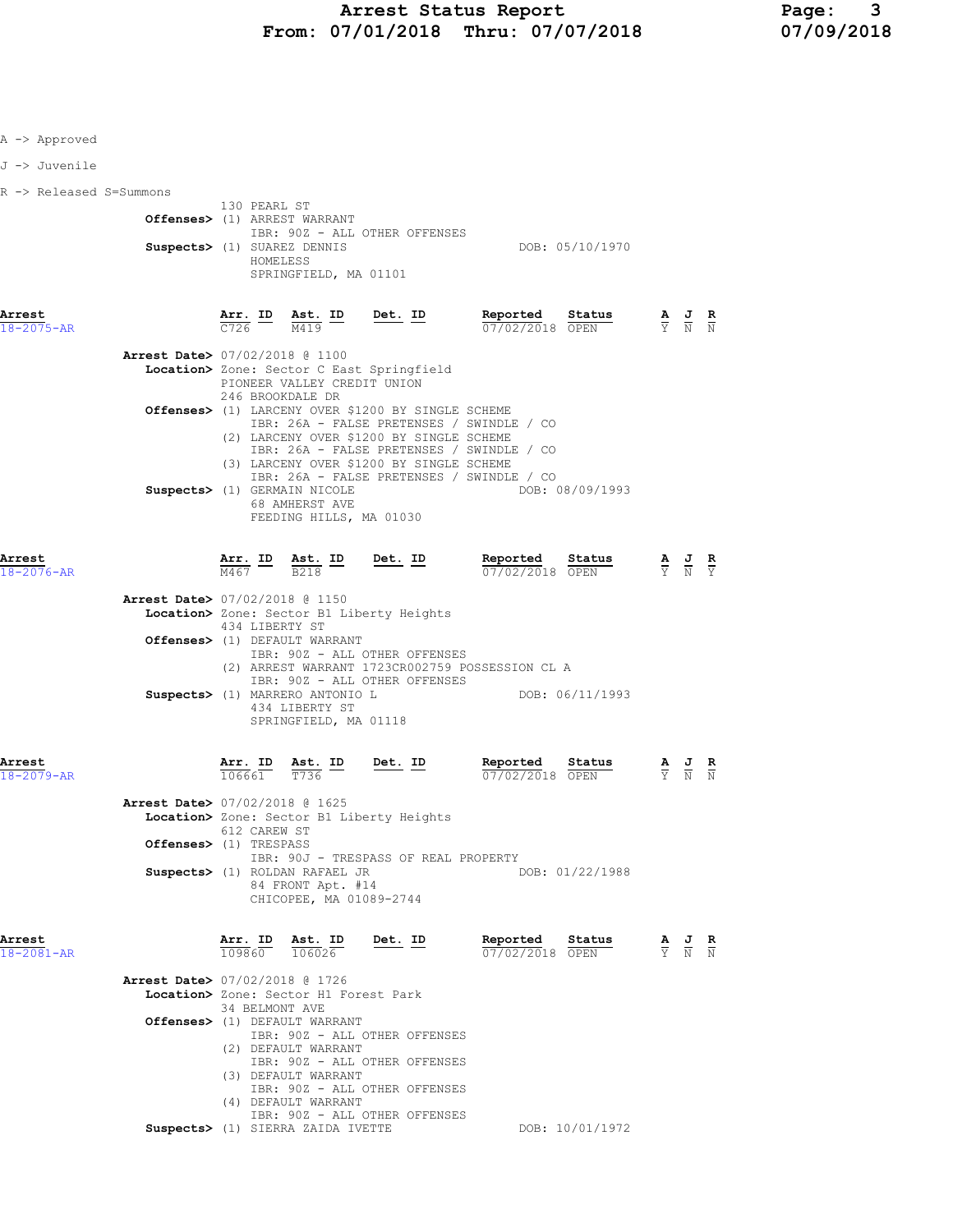| A -> Approved              |                                          |            |                                                                                      |                                                                                                                                                                                                                                                     |                                                                                               |                                                                                                 |  |
|----------------------------|------------------------------------------|------------|--------------------------------------------------------------------------------------|-----------------------------------------------------------------------------------------------------------------------------------------------------------------------------------------------------------------------------------------------------|-----------------------------------------------------------------------------------------------|-------------------------------------------------------------------------------------------------|--|
| J -> Juvenile              |                                          |            |                                                                                      |                                                                                                                                                                                                                                                     |                                                                                               |                                                                                                 |  |
| R -> Released S=Summons    |                                          |            | 117 MOORELAND ST Apt. #A<br>SPRINGFIELD, MA                                          |                                                                                                                                                                                                                                                     |                                                                                               |                                                                                                 |  |
| Arrest<br>$18 - 2082 - AR$ |                                          |            | $\frac{\texttt{Arr.}}{111533}$ $\frac{\texttt{ Ast.}}{C802}$ $\frac{\texttt{ID}}{C}$ | Det. ID                                                                                                                                                                                                                                             | Reported Status<br>$07/02/2018$ OPEN                                                          | $\frac{\mathbf{A}}{\mathbf{Y}}$ $\frac{\mathbf{J}}{\mathbf{N}}$ $\frac{\mathbf{R}}{\mathbf{Y}}$ |  |
|                            | Arrest Date> 07/02/2018 @ 1745           | STATE ST   |                                                                                      | Location> Zone: Sector F2 Old&Upper Hill                                                                                                                                                                                                            |                                                                                               |                                                                                                 |  |
|                            |                                          |            |                                                                                      | Offenses> (1) DRUG, POSSESS TO DISTRIB CLASS D<br>IBR: 35A - DRUG / NARCOTIC VIOLATIONS                                                                                                                                                             |                                                                                               |                                                                                                 |  |
|                            |                                          |            | Suspects> (1) WILSON ALVIN WILLIE                                                    | (2) CONSPIRACY TO VIOLATE DRUG LAW<br>IBR: 90Z - ALL OTHER OFFENSES<br>IBR: 35A - DRUG / NARCOTIC VIOLATIONS<br>131 COLLEGE ST Apt. #2 FL<br>SPRINGFIELD, MA 01109-3101                                                                             | (3) SPEEDING RATE OF SPEED GREATER THAN WAS REASONABLE AND PROPER c90 \$17<br>DOB: 09/10/1993 |                                                                                                 |  |
| Arrest<br>$18 - 2083 - AR$ |                                          | 111533     | Arr. ID Ast. ID<br>C802                                                              | Det. ID                                                                                                                                                                                                                                             | <b>Reported Status A J</b><br>$\frac{07}{07/02/2018}$ OPEN $\frac{1}{Y}$ N                    |                                                                                                 |  |
|                            | <b>Arrest Date&gt; 07/02/2018 @ 1745</b> |            |                                                                                      |                                                                                                                                                                                                                                                     |                                                                                               |                                                                                                 |  |
|                            |                                          | STATE ST   | Offenses> (1) DRUG, POSSESS CLASS D                                                  | Location> Zone: Sector F2 Old&Upper Hill                                                                                                                                                                                                            |                                                                                               |                                                                                                 |  |
|                            |                                          |            | (2) ARREST WARRANT<br>HOMELESS<br>OTHER, UK                                          | IBR: 35A - DRUG / NARCOTIC VIOLATIONS<br>IBR: 90Z - ALL OTHER OFFENSES<br>(3) CONSPIRACY TO VIOLATE DRUG LAW<br>IBR: 90Z - ALL OTHER OFFENSES<br>Suspects> (1) FLORES JONATHAN ALEXANDER                                                            | DOB: 06/29/1995                                                                               |                                                                                                 |  |
| Arrest<br>18-2085-AR       |                                          | C240       | $\frac{\text{Arr}}{\text{Arr}}$ ID $\frac{\text{Ast}}{\text{per}}$ ID<br>109490      | <u>Det.</u> ID                                                                                                                                                                                                                                      | Reported<br>Status<br>07/02/2018 OPEN                                                         | $\frac{\mathbf{A}}{\mathbf{Y}}$ $\frac{\mathbf{J}}{\mathbf{N}}$ $\frac{\mathbf{R}}{\mathbf{Y}}$ |  |
|                            | Arrest Date> 07/02/2018 @ 2030           |            | SUNOCO GAS STATION<br>93 WEST BROAD ST                                               | Location> Zone: Sector E1 Metro/South End                                                                                                                                                                                                           |                                                                                               |                                                                                                 |  |
|                            | Offenses> (1) TRESPASS                   |            |                                                                                      | IBR: 90J - TRESPASS OF REAL PROPERTY                                                                                                                                                                                                                |                                                                                               |                                                                                                 |  |
|                            |                                          |            | Suspects> (1) POE WILLIAM E<br>769 WORTHINGTON ST<br>SPRINGFIELD, MA 01109           |                                                                                                                                                                                                                                                     | DOB: 04/09/1964                                                                               |                                                                                                 |  |
| Arrest<br>18-2087-AR       |                                          | Arr. ID    | Ast. ID<br>106661 106844                                                             | Det. ID                                                                                                                                                                                                                                             | Reported<br>Status<br>07/02/2018 OPEN                                                         | $\frac{\mathbf{A}}{\mathbf{Y}}$ $\frac{\mathbf{J}}{\mathbf{N}}$ $\frac{\mathbf{R}}{\mathbf{Y}}$ |  |
|                            | <b>Arrest Date&gt; 07/02/2018 @ 2140</b> |            |                                                                                      |                                                                                                                                                                                                                                                     |                                                                                               |                                                                                                 |  |
|                            |                                          | 77 WEST ST | IN THE PARKING LOT OF                                                                | Location> Zone: Sector A N. End/Memorial                                                                                                                                                                                                            |                                                                                               |                                                                                                 |  |
|                            |                                          |            |                                                                                      | Offenses> (1) UNLICENSED OPERATION OF MV                                                                                                                                                                                                            |                                                                                               |                                                                                                 |  |
|                            |                                          |            | (3) UNINSURED MOTOR VEHICLE                                                          | IBR: 99 - TRAFFIC, TOWN BY-LAW OFFENSES<br>(2) UNREGISTERED MOTOR VEHICLE<br>IBR: 99 - TRAFFIC, TOWN BY-LAW OFFENSES<br>IBR: 99 - TRAFFIC, TOWN BY-LAW OFFENSES<br>(4) ALCOHOL IN MV, POSSESS OPEN CONTAINER OF<br>IBR: 90G - LIQUOR LAW VIOLATIONS |                                                                                               |                                                                                                 |  |
|                            |                                          |            |                                                                                      | (5) NUMBER PLATE VIOLATION TO CONCEAL ID<br>IBR: 99 - TRAFFIC, TOWN BY-LAW OFFENSES                                                                                                                                                                 |                                                                                               |                                                                                                 |  |
|                            |                                          |            | Suspects> (1) BEANE SHAQUIL J                                                        |                                                                                                                                                                                                                                                     | DOB: 07/24/1986                                                                               |                                                                                                 |  |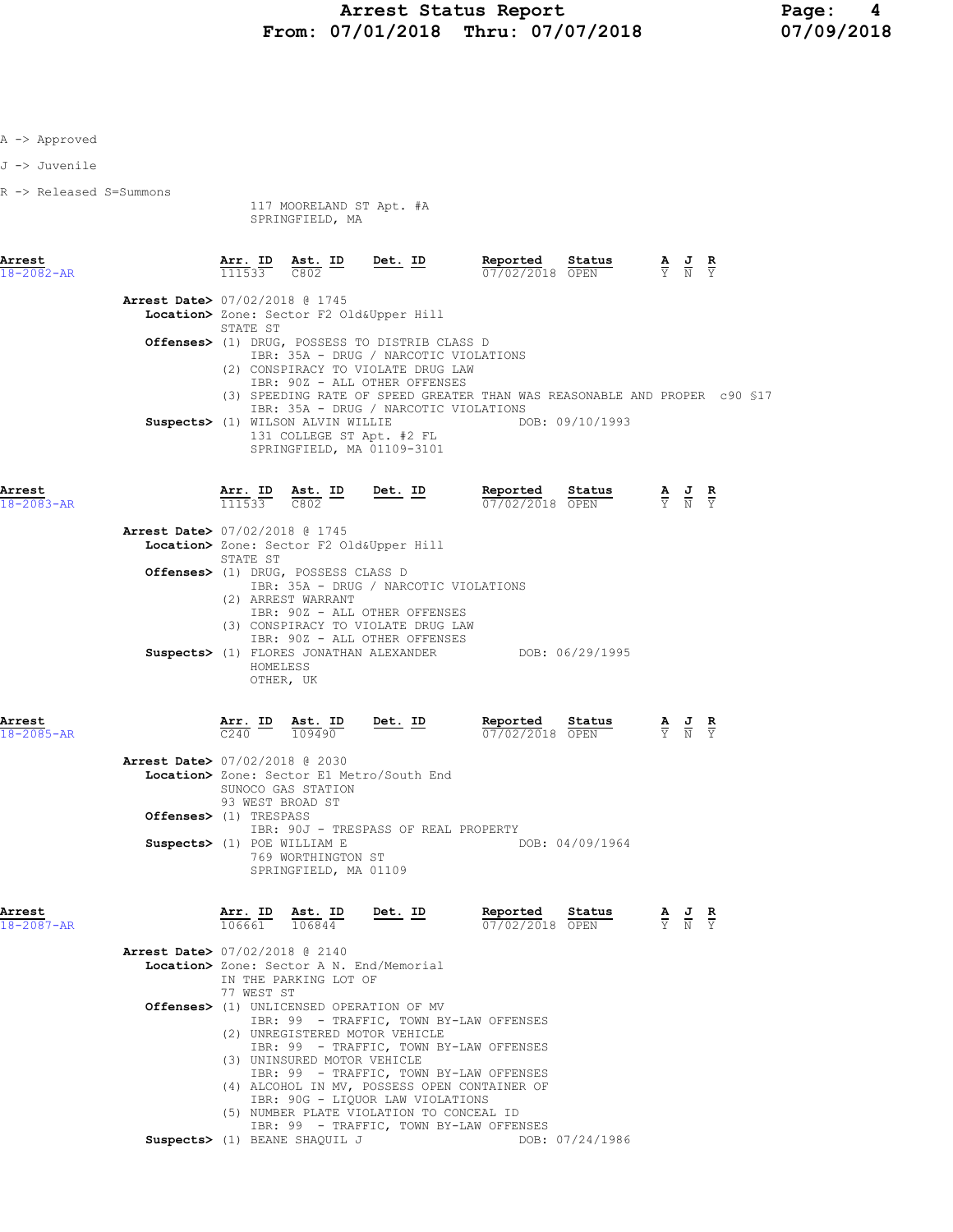J -> Juvenile

R -> Released S=Summons

 139 CLYDE ST SPRINGFIELD, MA

| Arrest<br>$18 - 2088 - AR$     | Arr. ID<br>111533 | Ast. ID<br>C802                                                                  | Det. ID | Reported<br>07/02/2018 | Status<br>OPEN  | $\overline{A}$<br>$\overline{Y}$ | 프<br>N | $\mathbf{R}$<br><b>Y</b> |
|--------------------------------|-------------------|----------------------------------------------------------------------------------|---------|------------------------|-----------------|----------------------------------|--------|--------------------------|
| Arrest Date> 07/02/2018 @ 2140 |                   | Location> Zone: Sector E2 Metro/6Corners                                         |         |                        |                 |                                  |        |                          |
|                                | <b>ALLEY</b>      | 265 STATE ST                                                                     |         |                        |                 |                                  |        |                          |
| Offenses> (1) TRESPASS         |                   | IBR: 90J - TRESPASS OF REAL PROPERTY                                             |         |                        |                 |                                  |        |                          |
|                                | (2)               | DRUG, POSSESS CLASS E<br>IBR: 35A - DRUG / NARCOTIC VIOLATIONS                   |         |                        |                 |                                  |        |                          |
|                                |                   | Suspects> (1) KILPATRICK VAN<br>180 EARL ST Apt. $#1-2$<br>NORTHAMPTON, MA 01060 |         |                        | DOB: 03/25/1962 |                                  |        |                          |

Arrest Arr. ID Ast. ID Det. ID Reported Status A J R

| 130 PEARL ST                  |                                                                                                                        |                                                                                                                               |
|-------------------------------|------------------------------------------------------------------------------------------------------------------------|-------------------------------------------------------------------------------------------------------------------------------|
|                               |                                                                                                                        |                                                                                                                               |
| IBR: 90Z - ALL OTHER OFFENSES |                                                                                                                        |                                                                                                                               |
|                               | DOB: 02/03/1981                                                                                                        |                                                                                                                               |
| 244 SERGEANT ST               |                                                                                                                        |                                                                                                                               |
| HOLYOKE, MA 01040             |                                                                                                                        |                                                                                                                               |
|                               | <b>Arrest Date&gt; 07/02/2018 @ 2312</b><br>Location> Zone: Sector E2 Metro/6Corners<br>Suspects> (1) SANTIAGO WILLIAM | $\overline{07/02/2018}$ OPEN $\overline{Y}$ N N<br>112462 T736<br>Offenses> (1) ARREST WARRANT 1626CR009466 LARCENY OVER 1200 |

<mark>Arrest</mark><br>18-2091-AR

| Arr. ID | Ast. ID | Det. ID | Reported        | Status | $\overline{\phantom{a}}$ | AJR   |  |
|---------|---------|---------|-----------------|--------|--------------------------|-------|--|
| 106117  | 51390   |         | 07/02/2018 OPEN |        |                          | Y N Y |  |

| <b>Arrest Date&gt; 07/02/2018 @ 2310</b>                              |
|-----------------------------------------------------------------------|
| Location> Zone: Sector F2 Old&Upper Hill                              |
| WILBRAHAM RD                                                          |
| <b>Offenses&gt;</b> (1) FIREARM VIOL WITH 3 PRIOR VIOLENT/DRUG CRIMES |
| IBR: 520 - WEAPON LAW VIOLATIONS                                      |
| (2) Whoever violate paragraph (a) or (c) by means of a loaded firearm |
| TBR: 520 - WEAPON LAW VIOLATIONS                                      |
| (3) RECEIVE STOLEN PROPERTY -\$1200                                   |
| IBR: 280 - STOLEN PROPERTY OFFENSES                                   |
| (4) FIREARM WITHOUT LICENSE, CARRY LOADED $c269/10$ (a) & (n)         |
| IBR: 520 - WEAPON LAW VIOLATIONS                                      |
| DOB: 09/13/1985<br>Suspects> (1) KING DONTE ANTUAN                    |
| 48 WELLINGTON ST Apt. #2ND                                            |
| SPRINGFIELD, MA 01109                                                 |
|                                                                       |

| Arrest<br>18-2092-AR |                                | Arr. ID<br>112479 | Ast. ID<br>107873                         | Det. ID | Reported                                          | Status<br>07/03/2018 OPEN | $\frac{\mathbf{A}}{\mathbf{Y}}$ $\frac{\mathbf{J}}{\mathbf{N}}$ | $\mathbf{R}$<br>Y |
|----------------------|--------------------------------|-------------------|-------------------------------------------|---------|---------------------------------------------------|---------------------------|-----------------------------------------------------------------|-------------------|
|                      | Arrest Date> 07/03/2018 @ 0234 |                   |                                           |         |                                                   |                           |                                                                 |                   |
|                      |                                |                   | Location> Zone: Sector G2 P.P./Boston Rd. |         |                                                   |                           |                                                                 |                   |
|                      |                                |                   | FIVE MILE POND PARK                       |         |                                                   |                           |                                                                 |                   |
|                      |                                |                   | 1020 BOSTON RD                            |         |                                                   |                           |                                                                 |                   |
|                      |                                |                   |                                           |         | Offenses> (1) DEFAULT WARRANT DOCKET:1823CR003800 |                           |                                                                 |                   |
|                      |                                |                   | IBR: 90Z - ALL OTHER OFFENSES             |         |                                                   |                           |                                                                 |                   |
|                      |                                | (2)               |                                           |         | DEFAULT WARRANT DOCKET: 1479CR00812               |                           |                                                                 |                   |
|                      |                                |                   | TBR: 90Z - ALL OTHER OFFENSES             |         |                                                   |                           |                                                                 |                   |
|                      |                                | (3)               |                                           |         | DEFAULT WARRANT DOCKET: 1779CR00374               |                           |                                                                 |                   |
|                      |                                |                   | TBR: 90Z - ALL OTHER OFFENSES             |         |                                                   |                           |                                                                 |                   |
|                      |                                | (4)               |                                           |         | DEFAULT WARRANT DOCKET: 1623CR007761              |                           |                                                                 |                   |
|                      |                                |                   | IBR: 90Z - ALL OTHER OFFENSES             |         |                                                   |                           |                                                                 |                   |
|                      | Suspects > (1)                 |                   | SOTO NICHOLAS THOMAS                      |         |                                                   | DOB: 01/03/1991           |                                                                 |                   |
|                      |                                |                   | 122 SCHOOL ST                             |         |                                                   |                           |                                                                 |                   |
|                      |                                |                   | SPRINGFIELD, MA                           |         |                                                   |                           |                                                                 |                   |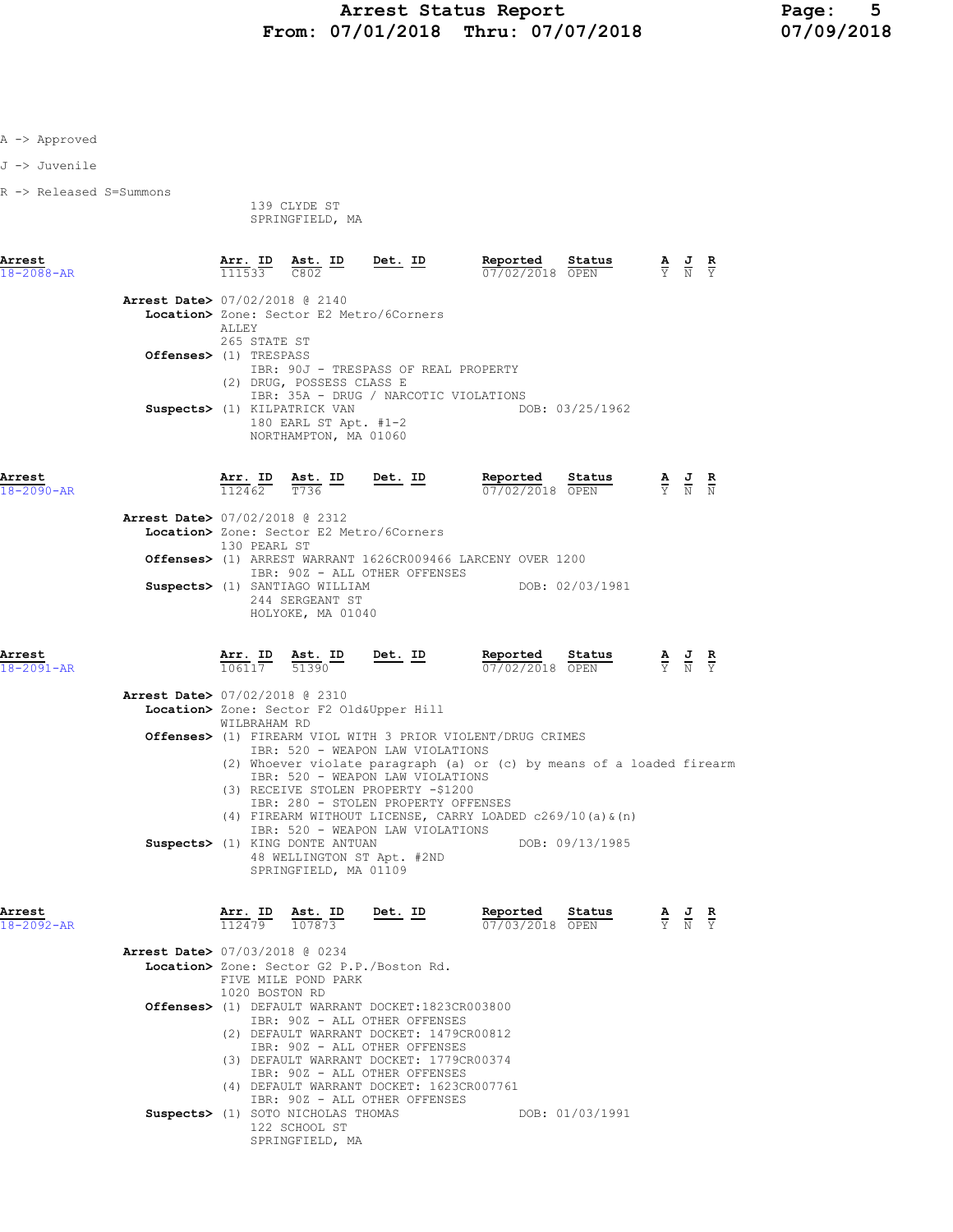J -> Juvenile

R -> Released S=Summons

| Arrest<br>$18 - 2095 - AR$ |                                          | M467            | Arr. ID Ast. ID<br><b>B218</b>                                                                                                               | <u>Det.</u> ID                                                                 | Reported<br>07/03/2018 OPEN                                                                                 | Status          |                                                                                                 | $\frac{\mathbf{A}}{\mathbf{Y}}$ $\frac{\mathbf{J}}{\mathbf{N}}$ $\frac{\mathbf{R}}{\mathbf{Y}}$ |               |
|----------------------------|------------------------------------------|-----------------|----------------------------------------------------------------------------------------------------------------------------------------------|--------------------------------------------------------------------------------|-------------------------------------------------------------------------------------------------------------|-----------------|-------------------------------------------------------------------------------------------------|-------------------------------------------------------------------------------------------------|---------------|
|                            | Arrest Date> 07/03/2018 @ 0702           | 13 REST WAY     |                                                                                                                                              | Location> Zone: Sector G2 P.P./Boston Rd.                                      |                                                                                                             |                 |                                                                                                 |                                                                                                 |               |
|                            |                                          |                 |                                                                                                                                              | IBR: 90Z - ALL OTHER OFFENSES                                                  | <b>Offenses&gt;</b> (1) DEFAULT WARRANT #1717CR002462 POSSESSION CL A                                       |                 |                                                                                                 |                                                                                                 |               |
|                            |                                          |                 | 13 REST WAY<br>SPRINGFIELD, MA 01119                                                                                                         | IBR: 90Z - ALL OTHER OFFENSES                                                  | (2) DEFAULT WARRANT #1723CR007529 POSSESSION CL A<br>Suspects> (1) BLANKENSHIP NATASHA LYNN DOB: 12/31/1984 |                 |                                                                                                 |                                                                                                 |               |
| Arrest<br>$18 - 2096 - AR$ |                                          | 035300          | Arr. ID Ast. ID Det. ID                                                                                                                      |                                                                                | <b>Reported</b> Status $\frac{A}{07/03/2018}$ OPEN $\frac{A}{Y}$ $\frac{J}{N}$ $\frac{R}{Y}$                |                 |                                                                                                 |                                                                                                 |               |
|                            | <b>Arrest Date&gt; 07/03/2018 @ 0830</b> |                 |                                                                                                                                              |                                                                                |                                                                                                             |                 |                                                                                                 |                                                                                                 |               |
|                            |                                          |                 | Location> Zone: Sector H1 Forest Park<br>82 FORT PLEASANT AVE                                                                                |                                                                                |                                                                                                             |                 |                                                                                                 |                                                                                                 |               |
|                            |                                          |                 |                                                                                                                                              |                                                                                | Offenses> (1) ARREST WARRANT-WR5391099TC-RECEIVING STOLEN PROPERTY +1200                                    |                 |                                                                                                 |                                                                                                 |               |
|                            |                                          |                 | 106 FEEDING HILLS RD<br>WESTFIELD, MA 01085                                                                                                  | IBR: 90Z - ALL OTHER OFFENSES<br>Suspects> (1) HALLA KRISTEN MARIE             |                                                                                                             | DOB: 12/11/1991 |                                                                                                 |                                                                                                 |               |
| Arrest<br>18-2098-AR       |                                          | Arr. ID<br>F150 | Ast. ID Det. ID                                                                                                                              |                                                                                | Reported<br>07/03/2018 OPEN                                                                                 | Status          | $\frac{\mathbf{A}}{\mathbf{Y}}$ $\frac{\mathbf{J}}{\mathbf{N}}$ $\frac{\mathbf{R}}{\mathbf{N}}$ |                                                                                                 |               |
|                            | <b>Arrest Date&gt; 07/03/2018 @ 1241</b> | 271 CAREW ST    | MERCY HOSPITAL EMERGENCY ROOM                                                                                                                | Location> Zone: Sector B1 Liberty Heights                                      |                                                                                                             |                 |                                                                                                 |                                                                                                 |               |
|                            |                                          |                 | Offenses> (1) DISORDERLY CONDUCT<br>(2) RESIST ARREST<br>IBR: 13B - SIMPLE ASSAULT<br>(3) A&B ON POLICE OFFICER<br>IBR: 13B - SIMPLE ASSAULT | IBR: 90C - DISORDERLY CONDUCT                                                  |                                                                                                             |                 |                                                                                                 |                                                                                                 |               |
|                            |                                          | (4) TRESPASS    | Suspects> (1) MARTIN MICHAEL ROGER<br>1150 RIVERDALE ST                                                                                      | IBR: 90J - TRESPASS OF REAL PROPERTY<br>WEST SPRINGFIELD, MA 01089             | DOB: 01/12/1987                                                                                             |                 |                                                                                                 |                                                                                                 |               |
| Arrest<br>18-2099-AR       |                                          | 103436          | Arr. ID Ast. ID<br>B979                                                                                                                      | Det. ID                                                                        | Reported<br>07/03/2018 OPEN                                                                                 | Status          |                                                                                                 | $\frac{\mathbf{A}}{\mathbf{Y}}$ $\frac{\mathbf{J}}{\mathbf{N}}$                                 |               |
|                            | Arrest Date> 07/03/2018 @ 1230           |                 |                                                                                                                                              |                                                                                |                                                                                                             |                 |                                                                                                 |                                                                                                 |               |
|                            |                                          | FOREST PARK AVE | Location> Zone: Sector H1 Forest Park                                                                                                        |                                                                                |                                                                                                             |                 |                                                                                                 |                                                                                                 |               |
|                            |                                          |                 | Offenses> (1) DRUG, POSSESS CLASS A<br>(2) DRUG, POSSESS CLASS B                                                                             | IBR: 35A - DRUG / NARCOTIC VIOLATIONS<br>IBR: 35A - DRUG / NARCOTIC VIOLATIONS |                                                                                                             |                 |                                                                                                 |                                                                                                 |               |
|                            | Suspects> (1) KUHN KELLY A               |                 | 15 FAIRWAY DR<br>SPRINGFIELD, MA 01108                                                                                                       |                                                                                |                                                                                                             | DOB: 09/09/1978 |                                                                                                 |                                                                                                 |               |
| Arrest<br>18-2101-AR       |                                          | Arr. ID<br>B979 | Ast. ID<br>K456                                                                                                                              | Det. ID                                                                        | Reported<br>07/03/2018 OPEN                                                                                 | Status          |                                                                                                 | $\frac{J}{N}$                                                                                   | $\frac{R}{N}$ |

Arrest Date> 07/03/2018 @ 1320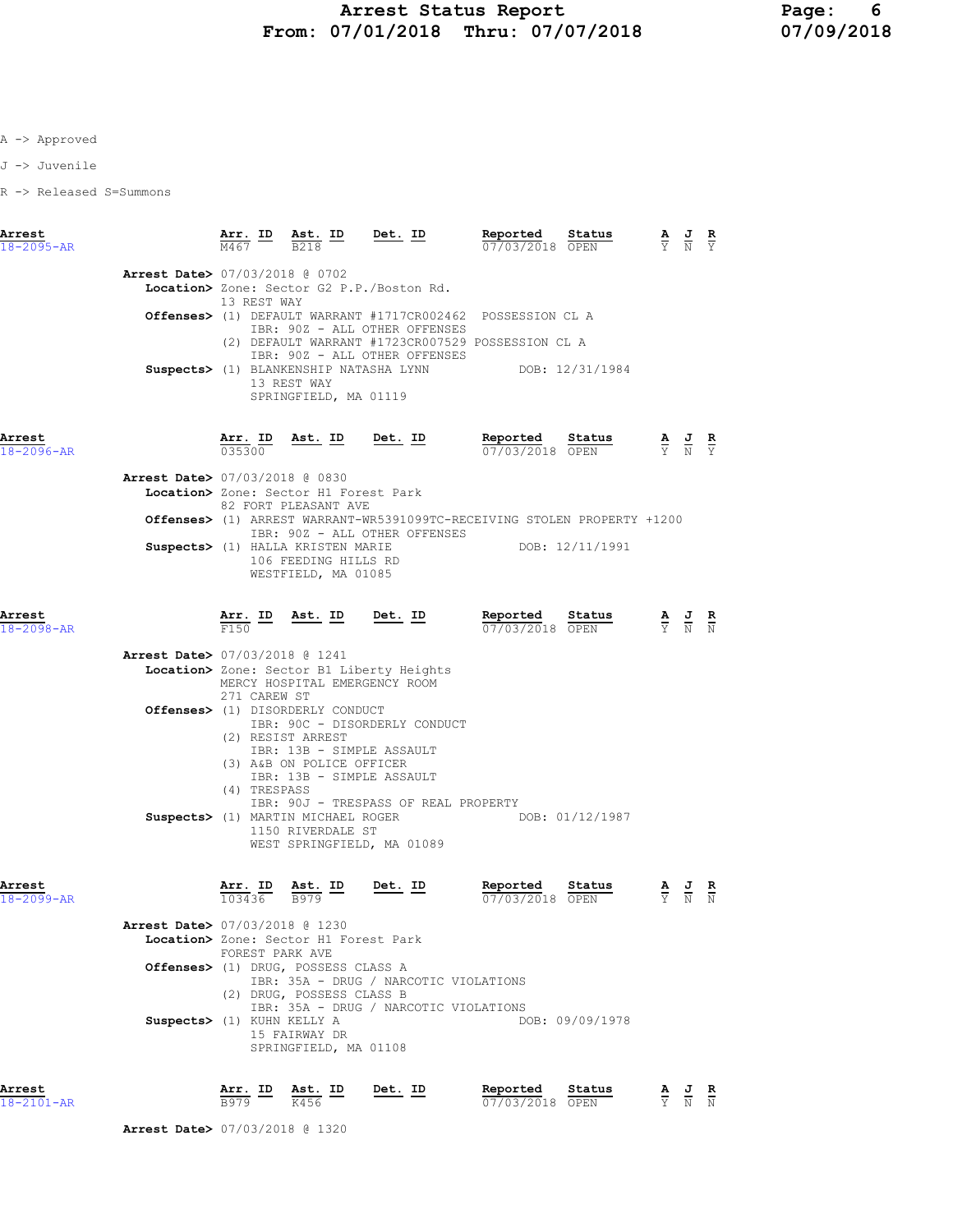| A -> Approved           |                                          |                              |                                                                                                                                                 |                                                                                                                                                                                                       |                                       |                                                                                                 |  |
|-------------------------|------------------------------------------|------------------------------|-------------------------------------------------------------------------------------------------------------------------------------------------|-------------------------------------------------------------------------------------------------------------------------------------------------------------------------------------------------------|---------------------------------------|-------------------------------------------------------------------------------------------------|--|
| J -> Juvenile           |                                          |                              |                                                                                                                                                 |                                                                                                                                                                                                       |                                       |                                                                                                 |  |
| R -> Released S=Summons | Suspects> (1) SMITH JAMES                |                              | Location> Zone: Sector H1 Forest Park<br>82 FORT PLEASANT AVE<br>Offenses> (1) DRUG, POSSESS CLASS A<br>19 WARNER ST Apt. #4<br>SPRINGFIELD, MA | IBR: 35A - DRUG / NARCOTIC VIOLATIONS                                                                                                                                                                 | DOB: 11/09/1980                       |                                                                                                 |  |
| Arrest<br>18-2102-AR    |                                          |                              |                                                                                                                                                 | $\frac{\texttt{Arr.}}{\texttt{B979}}$ ID $\frac{\texttt{Ast.}}{\texttt{C680}}$ ID Det. ID                                                                                                             | Reported Status<br>07/03/2018 OPEN    | $\frac{\mathbf{A}}{\mathbf{Y}}$ $\frac{\mathbf{J}}{\mathbf{N}}$ $\frac{\mathbf{R}}{\mathbf{Y}}$ |  |
|                         | <b>Arrest Date&gt; 07/03/2018 @ 1300</b> |                              | Location> Zone: Sector H1 Forest Park<br>82 FORT PLEASANT AVE<br>Offenses> (1) ARREST WARRANT                                                   |                                                                                                                                                                                                       |                                       |                                                                                                 |  |
|                         | Suspects> (1) MOJICA CARMEN              |                              | 22 EAST ST<br>GRANBY, MA                                                                                                                        | IBR: 90Z - ALL OTHER OFFENSES                                                                                                                                                                         | DOB: 01/02/1982                       |                                                                                                 |  |
| Arrest<br>18-2103-AR    |                                          |                              |                                                                                                                                                 | $\frac{\texttt{Arr. ID}}{\texttt{B979}}$ $\frac{\texttt{Ast. ID}}{\texttt{R741}}$ $\frac{\texttt{Det. ID}}{\texttt{Delta}}$                                                                           | Reported Status<br>07/03/2018 OPEN    | $\frac{A}{Y}$ $\frac{J}{N}$ $\frac{R}{Y}$                                                       |  |
|                         | Arrest Date> 07/03/2018 @ 1245           | BELMONT AVE                  | Location> Zone: Sector H1 Forest Park                                                                                                           |                                                                                                                                                                                                       |                                       |                                                                                                 |  |
|                         |                                          |                              | Offenses> (1) DRUG, POSSESS CLASS A                                                                                                             | IBR: 35A - DRUG / NARCOTIC VIOLATIONS<br>(2) DEFAULT WARRANT (DOC#1623CR010118)                                                                                                                       |                                       |                                                                                                 |  |
|                         |                                          |                              | Suspects> (1) BOURGEOIS CLAUDETTE<br>136 CARROLL ST<br>SPRINGFIELD, MA                                                                          | IBR: 90Z - ALL OTHER OFFENSES                                                                                                                                                                         | DOB: 08/12/1980                       |                                                                                                 |  |
| Arrest<br>18-2104-AR    |                                          |                              | $\frac{\texttt{Arr.}}{\texttt{B979}}$ $\frac{\texttt{ID}}{106103}$                                                                              | <u>Det. ID</u>                                                                                                                                                                                        | Reported<br>Status<br>07/03/2018 OPEN | $\frac{\mathbf{A}}{\mathbf{Y}}$ $\frac{\mathbf{J}}{\mathbf{N}}$ $\frac{\mathbf{R}}{\mathbf{Y}}$ |  |
|                         | Arrest Date> 07/03/2018 @ 1330           |                              | Location> Zone: Sector H1 Forest Park<br>82 FORT PLEASANT AVE<br>Offenses> (1) DRUG, POSSESS CLASS A                                            |                                                                                                                                                                                                       |                                       |                                                                                                 |  |
|                         |                                          |                              | (2) DRUG, POSSESS CLASS B                                                                                                                       | IBR: 35A - DRUG / NARCOTIC VIOLATIONS<br>IBR: 35A - DRUG / NARCOTIC VIOLATIONS<br>(3) DEFAULT WARRANT (DOC#1423CR001580)<br>IBR: 90Z - ALL OTHER OFFENSES<br>(4) DEFAULT WARRANT (DOC # 1723CR000726) |                                       |                                                                                                 |  |
|                         | Suspects> (1) BERRIOS JOEL               |                              | 90 LOCUST ST Apt. #4<br>SPRINGFIELD, MA                                                                                                         | IBR: 902 - ALL OTHER OFFENSES                                                                                                                                                                         | DOB: 10/16/1970                       |                                                                                                 |  |
| Arrest<br>18-2105-AR    |                                          | Arr. ID<br>$\frac{112464}{}$ | <u>Ast. ID</u><br>050444                                                                                                                        | <u>Det. ID</u>                                                                                                                                                                                        | Reported<br>Status<br>07/03/2018 OPEN | $\frac{\mathbf{A}}{\mathbf{Y}}$ $\frac{\mathbf{J}}{\mathbf{N}}$ $\frac{\mathbf{R}}{\mathbf{N}}$ |  |
|                         | Arrest Date> 07/03/2018 @ 1735           | 1277 LIBERTY ST              | STOP & SHOP FLORIST #1                                                                                                                          | Location> Zone: Sector B2 Liberty Heights                                                                                                                                                             |                                       |                                                                                                 |  |
|                         |                                          |                              | Offenses> (1) ARREST WARRANT<br>IBR: 23C - SHOPLIFTING                                                                                          | IBR: 90Z - ALL OTHER OFFENSES<br>(2) SHOPLIFTING \$100+ BY ASPORTATION                                                                                                                                |                                       |                                                                                                 |  |
|                         |                                          |                              | Suspects> (1) COLON GILBERTO<br>25 SAAB CT Apt. #973                                                                                            |                                                                                                                                                                                                       | DOB: 02/17/1976                       |                                                                                                 |  |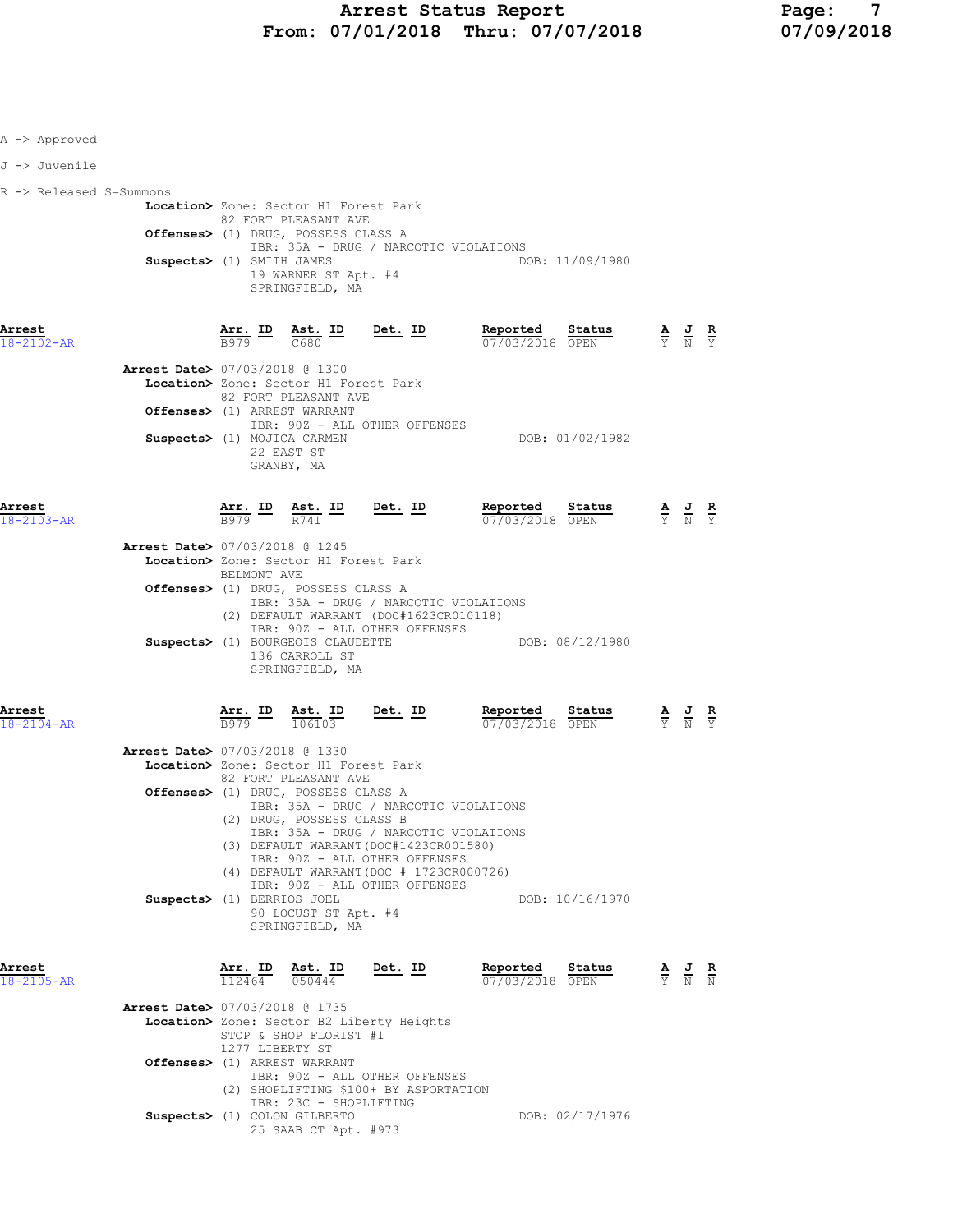J -> Juvenile

R -> Released S=Summons

SPRINGFIELD, MA 01107

| Arrest<br>18-2106-AR       |                                          | $\frac{\text{Arr.}}{\text{B979}}$ ID | Ast. ID<br>K456                                                              | <u>Det. ID</u>                                                                | Reported<br>07/03/2018 OPEN                                       | Status          | $\frac{1}{N}$                                                                                   | $rac{\mathbf{R}}{\Upsilon}$ |
|----------------------------|------------------------------------------|--------------------------------------|------------------------------------------------------------------------------|-------------------------------------------------------------------------------|-------------------------------------------------------------------|-----------------|-------------------------------------------------------------------------------------------------|-----------------------------|
|                            |                                          |                                      |                                                                              |                                                                               |                                                                   |                 |                                                                                                 |                             |
|                            | <b>Arrest Date&gt; 07/03/2018 @ 1310</b> |                                      |                                                                              |                                                                               |                                                                   |                 |                                                                                                 |                             |
|                            |                                          |                                      | Location> Zone: Sector H1 Forest Park                                        |                                                                               |                                                                   |                 |                                                                                                 |                             |
|                            |                                          |                                      | 82 FORT PLEASANT AVE<br>Offenses> (1) DRUG, POSSESS CLASS A                  |                                                                               |                                                                   |                 |                                                                                                 |                             |
|                            |                                          |                                      |                                                                              | IBR: 35A - DRUG / NARCOTIC VIOLATIONS                                         |                                                                   |                 |                                                                                                 |                             |
|                            |                                          |                                      | Suspects> (1) VALENTIN ANGELO JR.<br>9 LEETE ST Apt. #2ND<br>SPRINGFIELD, MA |                                                                               | DOB: 03/28/1967                                                   |                 |                                                                                                 |                             |
| Arrest<br>$18 - 2107 - AR$ |                                          | Arr. ID<br>100621                    | Ast. ID<br>109860                                                            | Det. ID                                                                       | Reported Status<br>07/03/2018 OPEN                                |                 | $\frac{\mathbf{A}}{\mathbf{Y}}$ $\frac{\mathbf{J}}{\mathbf{N}}$ $\frac{\mathbf{R}}{\mathbf{Y}}$ |                             |
|                            | <b>Arrest Date&gt; 07/03/2018 @ 1838</b> |                                      |                                                                              |                                                                               |                                                                   |                 |                                                                                                 |                             |
|                            |                                          |                                      | Location> Zone: Sector H1 Forest Park                                        |                                                                               |                                                                   |                 |                                                                                                 |                             |
|                            |                                          | 34 BELMONT AVE                       | C & S REALTY MANAGEMENT                                                      |                                                                               |                                                                   |                 |                                                                                                 |                             |
|                            |                                          |                                      |                                                                              |                                                                               | <b>Offenses&gt;</b> (1) STRAIGHT WARRANT 1843CR001290 SHOPLIFTING |                 |                                                                                                 |                             |
|                            |                                          |                                      |                                                                              | IBR: 90Z - ALL OTHER OFFENSES                                                 |                                                                   |                 |                                                                                                 |                             |
|                            |                                          |                                      |                                                                              | IBR: 90Z - ALL OTHER OFFENSES                                                 | (2) DEFAULT WARRANT DOC#1723CR005084 POSESSION CLASS A            |                 |                                                                                                 |                             |
|                            |                                          |                                      |                                                                              |                                                                               | (3) DEFAULT WARRANT DOC#1723CR006997 SHOPLIFTINH                  |                 |                                                                                                 |                             |
|                            |                                          |                                      |                                                                              | IBR: 90Z - ALL OTHER OFFENSES                                                 |                                                                   |                 |                                                                                                 |                             |
|                            |                                          |                                      |                                                                              |                                                                               | (4) DEFAULT WARRANT DOC#1817CR000286, POSS CLASS A POSS, CLASS B  |                 |                                                                                                 |                             |
|                            | Suspects> (1) CARDONA JOSE               |                                      |                                                                              | IBR: 90Z - ALL OTHER OFFENSES                                                 |                                                                   | DOB: 02/06/1985 |                                                                                                 |                             |
|                            |                                          |                                      | 96 MILLER ST<br>SPRINGFIELD, MA                                              |                                                                               |                                                                   |                 |                                                                                                 |                             |
| Arrest<br>18-2109-AR       |                                          | Arr. ID<br>106103                    | $\frac{\text{Ast.}}{\text{R979}}$ $\frac{\text{ID}}{\text{R979}}$<br>B979    | Det. ID                                                                       | Reported<br>07/03/2018 OPEN                                       | Status          | $\frac{\mathbf{A}}{\mathbf{Y}}$ $\frac{\mathbf{J}}{\mathbf{N}}$                                 |                             |
|                            |                                          |                                      |                                                                              |                                                                               |                                                                   |                 |                                                                                                 |                             |
|                            | <b>Arrest Date&gt; 07/03/2018 @ 1700</b> |                                      |                                                                              |                                                                               |                                                                   |                 |                                                                                                 |                             |
|                            |                                          |                                      |                                                                              | Location> Zone: Sector H2 Forest Park/EFP                                     |                                                                   |                 |                                                                                                 |                             |
|                            |                                          |                                      | 11 KENSINGTON AVE<br>Offenses> (1) DRUG, DISTRIBUTE CLASS A                  |                                                                               |                                                                   |                 |                                                                                                 |                             |
|                            |                                          |                                      |                                                                              | IBR: 35A - DRUG / NARCOTIC VIOLATIONS                                         |                                                                   |                 |                                                                                                 |                             |
|                            |                                          |                                      | (2) DRUG, DISTRIBUTE CLASS A                                                 |                                                                               |                                                                   |                 |                                                                                                 |                             |
|                            |                                          |                                      | (3) DRUG, DISTRIBUTE CLASS A                                                 | IBR: 35A - DRUG / NARCOTIC VIOLATIONS                                         |                                                                   |                 |                                                                                                 |                             |
|                            |                                          |                                      |                                                                              | IBR: 35A - DRUG / NARCOTIC VIOLATIONS                                         |                                                                   |                 |                                                                                                 |                             |
|                            |                                          |                                      | (4) DRUG, DISTRIBUTE CLASS A                                                 |                                                                               |                                                                   |                 |                                                                                                 |                             |
|                            |                                          |                                      | (5) DRUG, DISTRIBUTE CLASS A                                                 | IBR: 35A - DRUG / NARCOTIC VIOLATIONS                                         |                                                                   |                 |                                                                                                 |                             |
|                            |                                          |                                      |                                                                              | IBR: 35A - DRUG / NARCOTIC VIOLATIONS                                         |                                                                   |                 |                                                                                                 |                             |
|                            |                                          |                                      | (6) DRUG, DISTRIBUTE CLASS B                                                 |                                                                               |                                                                   |                 |                                                                                                 |                             |
|                            |                                          |                                      |                                                                              | IBR: 35A - DRUG / NARCOTIC VIOLATIONS                                         |                                                                   |                 |                                                                                                 |                             |
|                            |                                          |                                      | (7) DRUG, DISTRIBUTE CLASS B                                                 | IBR: 35A - DRUG / NARCOTIC VIOLATIONS                                         |                                                                   |                 |                                                                                                 |                             |
|                            |                                          |                                      |                                                                              | (8) DRUG, POSSESS TO DISTRIB CLASS A                                          |                                                                   |                 |                                                                                                 |                             |
|                            |                                          |                                      |                                                                              | IBR: 35A - DRUG / NARCOTIC VIOLATIONS                                         |                                                                   |                 |                                                                                                 |                             |
|                            |                                          |                                      |                                                                              | (9) DRUG, POSSESS TO DISTRIB CLASS B<br>IBR: 35A - DRUG / NARCOTIC VIOLATIONS |                                                                   |                 |                                                                                                 |                             |
|                            |                                          | $   -$                               | $\sim$ $\sim$ $\sim$ $\sim$                                                  | <b><u><del>n + 0 mn + n</del></u></b>                                         |                                                                   |                 |                                                                                                 |                             |

- (10) DRUG, POSSESS TO DISTRIB CLASS B IBR: 35A - DRUG / NARCOTIC VIOLATIONS (11) RECEIVE STOLEN PROPERTY -\$1200
- IBR: 280 STOLEN PROPERTY OFFENSES
- (12) FIREARM, STORE IMPROP LARGE CAPACITY
- IBR: 520 WEAPON LAW VIOLATIONS (13) FIREARM IN FELONY, POSSESS LGE CAPACITY
- IBR: 520 WEAPON LAW VIOLATIONS (14) CONSPIRACY TO VIOLATE DRUG LAW
	- IBR: 90Z ALL OTHER OFFENSES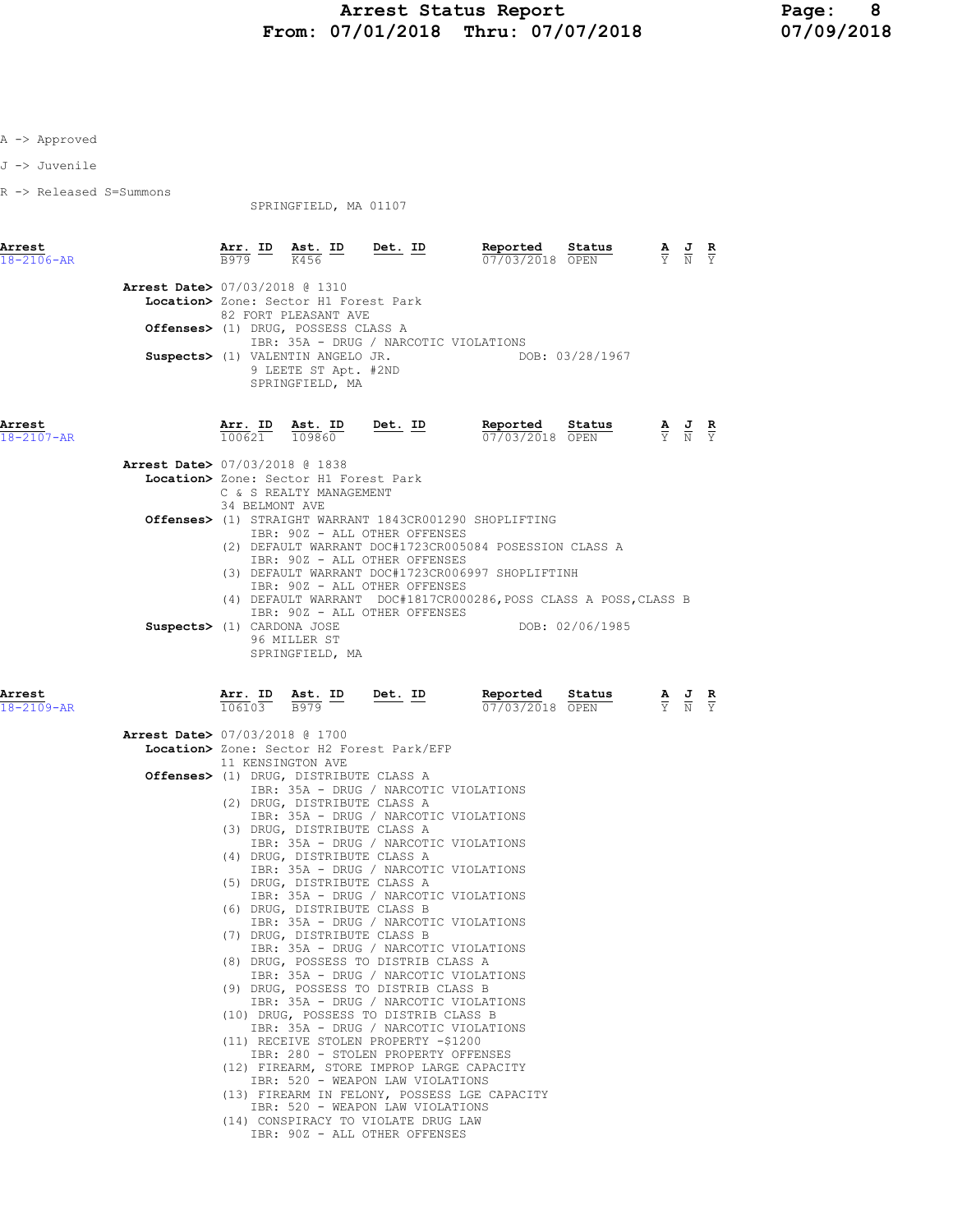| Approved |  |
|----------|--|
|----------|--|

J -> Juvenile

R -> Released S=Summons

Suspects> (1) RIVERA JONATHAN DOB: 05/04/1992 122 PARKER ST Apt. #2 SPRINGFIELD, MA 01151-2210

| Arrest<br>18-2110-AR |                                          | Arr. ID<br>106103 | Ast. ID<br>B979                        | Det. ID                                                                        | Reported<br>07/03/2018 OPEN | Status          | А<br>Ÿ                          | $\frac{1}{N}$ | $rac{\mathbf{R}}{\mathbf{Y}}$ |
|----------------------|------------------------------------------|-------------------|----------------------------------------|--------------------------------------------------------------------------------|-----------------------------|-----------------|---------------------------------|---------------|-------------------------------|
|                      |                                          |                   |                                        |                                                                                |                             |                 |                                 |               |                               |
|                      | <b>Arrest Date&gt; 07/03/2018 @ 1700</b> |                   |                                        |                                                                                |                             |                 |                                 |               |                               |
|                      |                                          |                   |                                        | Location> Zone: Sector H2 Forest Park/EFP                                      |                             |                 |                                 |               |                               |
|                      |                                          | 11 KENSINGTON AVE |                                        |                                                                                |                             |                 |                                 |               |                               |
|                      |                                          |                   | Offenses> (1) DRUG, DISTRIBUTE CLASS A |                                                                                |                             |                 |                                 |               |                               |
|                      |                                          |                   |                                        | IBR: 35A - DRUG / NARCOTIC VIOLATIONS                                          |                             |                 |                                 |               |                               |
|                      |                                          |                   | (2) DRUG, DISTRIBUTE CLASS A           |                                                                                |                             |                 |                                 |               |                               |
|                      |                                          |                   |                                        | IBR: 35A - DRUG / NARCOTIC VIOLATIONS                                          |                             |                 |                                 |               |                               |
|                      |                                          |                   | (3) DRUG, DISTRIBUTE CLASS A           | IBR: 35A - DRUG / NARCOTIC VIOLATIONS                                          |                             |                 |                                 |               |                               |
|                      |                                          |                   | (4) DRUG, DISTRIBUTE CLASS A           |                                                                                |                             |                 |                                 |               |                               |
|                      |                                          |                   |                                        | IBR: 35A - DRUG / NARCOTIC VIOLATIONS                                          |                             |                 |                                 |               |                               |
|                      |                                          |                   | (5) DRUG, DISTRIBUTE CLASS A           |                                                                                |                             |                 |                                 |               |                               |
|                      |                                          |                   |                                        | IBR: 35A - DRUG / NARCOTIC VIOLATIONS                                          |                             |                 |                                 |               |                               |
|                      |                                          |                   | (6) DRUG, DISTRIBUTE CLASS B           |                                                                                |                             |                 |                                 |               |                               |
|                      |                                          |                   |                                        | IBR: 35A - DRUG / NARCOTIC VIOLATIONS                                          |                             |                 |                                 |               |                               |
|                      |                                          |                   | (7) DRUG, DISTRIBUTE CLASS B           |                                                                                |                             |                 |                                 |               |                               |
|                      |                                          |                   |                                        | IBR: 35A - DRUG / NARCOTIC VIOLATIONS                                          |                             |                 |                                 |               |                               |
|                      |                                          |                   |                                        | (8) DRUG, POSSESS TO DISTRIB CLASS A                                           |                             |                 |                                 |               |                               |
|                      |                                          |                   |                                        | IBR: 35A - DRUG / NARCOTIC VIOLATIONS                                          |                             |                 |                                 |               |                               |
|                      |                                          |                   |                                        | (9) DRUG, POSSESS TO DISTRIB CLASS B                                           |                             |                 |                                 |               |                               |
|                      |                                          |                   |                                        | IBR: 35A - DRUG / NARCOTIC VIOLATIONS                                          |                             |                 |                                 |               |                               |
|                      |                                          |                   |                                        | (10) DRUG, POSSESS TO DISTRIB CLASS B<br>IBR: 35A - DRUG / NARCOTIC VIOLATIONS |                             |                 |                                 |               |                               |
|                      |                                          |                   |                                        | (11) RECEIVE STOLEN PROPERTY -\$1200                                           |                             |                 |                                 |               |                               |
|                      |                                          |                   |                                        | IBR: 280 - STOLEN PROPERTY OFFENSES                                            |                             |                 |                                 |               |                               |
|                      |                                          |                   |                                        | (12) FIREARM, STORE IMPROP LARGE CAPACITY                                      |                             |                 |                                 |               |                               |
|                      |                                          |                   |                                        | IBR: 520 - WEAPON LAW VIOLATIONS                                               |                             |                 |                                 |               |                               |
|                      |                                          |                   |                                        | (13) FIREARM IN FELONY, POSSESS LGE CAPACITY                                   |                             |                 |                                 |               |                               |
|                      |                                          |                   |                                        | IBR: 520 - WEAPON LAW VIOLATIONS                                               |                             |                 |                                 |               |                               |
|                      |                                          |                   |                                        | (14) CONSPIRACY TO VIOLATE DRUG LAW                                            |                             |                 |                                 |               |                               |
|                      |                                          |                   |                                        | IBR: 90Z - ALL OTHER OFFENSES                                                  |                             |                 |                                 |               |                               |
|                      |                                          |                   |                                        | (15) FIREARM IN FELONY, POSSESS                                                |                             |                 |                                 |               |                               |
|                      |                                          |                   |                                        | IBR: 520 - WEAPON LAW VIOLATIONS                                               |                             |                 |                                 |               |                               |
|                      |                                          |                   |                                        | (16) FIREARM SERIAL NO., DEFACE                                                |                             |                 |                                 |               |                               |
|                      |                                          |                   |                                        | IBR: 250 - COUNTERFEITING / FORGERY                                            |                             |                 |                                 |               |                               |
|                      |                                          |                   | (17) FIREARM, STORE IMPROP             | IBR: 520 - WEAPON LAW VIOLATIONS                                               |                             |                 |                                 |               |                               |
|                      | Suspects> (1) TORRES JOVAN               |                   |                                        |                                                                                |                             | DOB: 04/04/1990 |                                 |               |                               |
|                      |                                          |                   | 97 HIGH ST Apt. #3                     |                                                                                |                             |                 |                                 |               |                               |
|                      |                                          |                   | HOLYOKE, MA                            |                                                                                |                             |                 |                                 |               |                               |
|                      |                                          |                   |                                        |                                                                                |                             |                 |                                 |               |                               |
|                      |                                          |                   |                                        |                                                                                |                             |                 |                                 |               |                               |
| Arrest               |                                          | Arr. ID           | Ast. ID                                | <u>Det.</u> ID                                                                 | Reported                    | Status          | $\frac{\mathbf{A}}{\mathbf{Y}}$ | $\frac{1}{N}$ |                               |
| 18-2111-AR           |                                          | 106103            | B979                                   |                                                                                | 07/03/2018 OPEN             |                 |                                 |               |                               |
|                      | <b>Arrest Date&gt; 07/03/2018 @ 1700</b> |                   |                                        |                                                                                |                             |                 |                                 |               |                               |
|                      |                                          |                   | Location> Zone: Sector H1 Forest Park  |                                                                                |                             |                 |                                 |               |                               |
|                      |                                          |                   | 68 FORT PLEASANT AVE Apt. #3L          |                                                                                |                             |                 |                                 |               |                               |
|                      |                                          |                   | Offenses> (1) DRUG, DISTRIBUTE CLASS A |                                                                                |                             |                 |                                 |               |                               |
|                      |                                          |                   |                                        |                                                                                |                             |                 |                                 |               |                               |

IBR: 35A - DRUG / NARCOTIC VIOLATIONS

IBR: 35A - DRUG / NARCOTIC VIOLATIONS

IBR: 35A - DRUG / NARCOTIC VIOLATIONS

IBR: 35A - DRUG / NARCOTIC VIOLATIONS

IBR: 35A - DRUG / NARCOTIC VIOLATIONS

IBR: 35A - DRUG / NARCOTIC VIOLATIONS

IBR: 35A - DRUG / NARCOTIC VIOLATIONS

(2) DRUG, DISTRIBUTE CLASS A

(3) DRUG, DISTRIBUTE CLASS A

(4) DRUG, DISTRIBUTE CLASS A

(5) DRUG, DISTRIBUTE CLASS A

(6) DRUG, DISTRIBUTE CLASS B

(7) DRUG, DISTRIBUTE CLASS B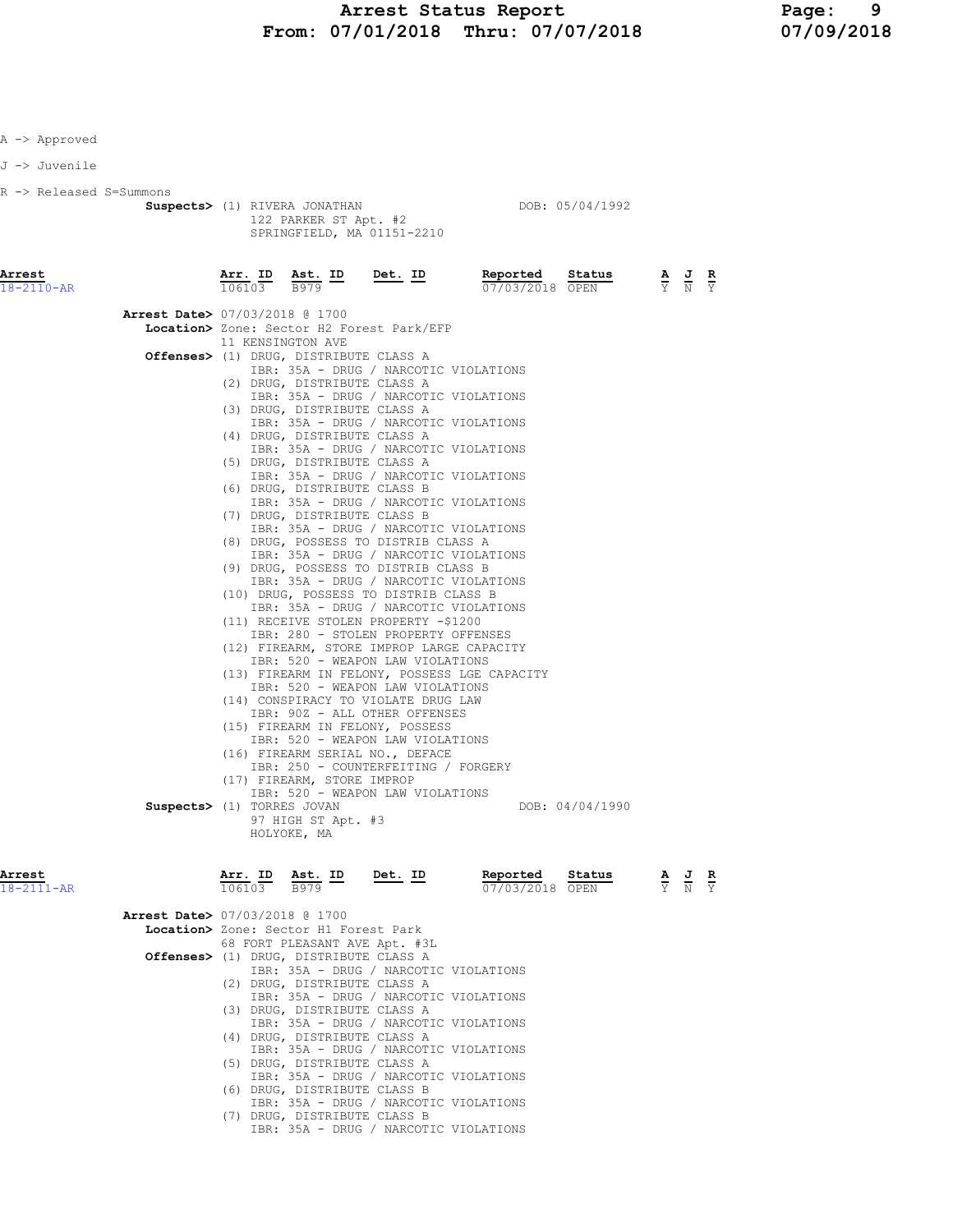| A -> Approved              |                                          |                   |                                                                                                           |                                                                                                                                                                                                                                                                                                                                                                                                                                                                                                                                                               |                                              |                 |                                                                                                 |                           |
|----------------------------|------------------------------------------|-------------------|-----------------------------------------------------------------------------------------------------------|---------------------------------------------------------------------------------------------------------------------------------------------------------------------------------------------------------------------------------------------------------------------------------------------------------------------------------------------------------------------------------------------------------------------------------------------------------------------------------------------------------------------------------------------------------------|----------------------------------------------|-----------------|-------------------------------------------------------------------------------------------------|---------------------------|
| J -> Juvenile              |                                          |                   |                                                                                                           |                                                                                                                                                                                                                                                                                                                                                                                                                                                                                                                                                               |                                              |                 |                                                                                                 |                           |
| R -> Released S=Summons    | Suspects> (1) RAMOS JULIO                |                   | SPRINGFIELD, MA                                                                                           | (8) DRUG, POSSESS TO DISTRIB CLASS A<br>IBR: 35A - DRUG / NARCOTIC VIOLATIONS<br>(9) DRUG, POSSESS TO DISTRIB CLASS B<br>IBR: 35A - DRUG / NARCOTIC VIOLATIONS<br>(10) DRUG, POSSESS TO DISTRIB CLASS B<br>IBR: 35A - DRUG / NARCOTIC VIOLATIONS<br>(11) RECEIVE STOLEN PROPERTY -\$1200<br>IBR: 280 - STOLEN PROPERTY OFFENSES<br>(12) FIREARM, STORE IMPROP LARGE CAPACITY<br>IBR: 520 - WEAPON LAW VIOLATIONS<br>IBR: 520 - WEAPON LAW VIOLATIONS<br>(14) CONSPIRACY TO VIOLATE DRUG LAW<br>IBR: 90Z - ALL OTHER OFFENSES<br>68 FORT PLEASANT AVE Apt. #3R | (13) FIREARM IN FELONY, POSSESS LGE CAPACITY | DOB: 02/04/1985 |                                                                                                 |                           |
| Arrest<br>18-2112-AR       |                                          | Arr. ID<br>106103 | <u>Ast. ID</u><br>B979                                                                                    | <u>Det. ID</u>                                                                                                                                                                                                                                                                                                                                                                                                                                                                                                                                                | Reported<br>07/03/2018 OPEN                  | Status          | $\frac{\mathbf{A}}{\mathbf{Y}}$ $\frac{\mathbf{J}}{\mathbf{N}}$                                 | $rac{\mathbf{R}}{\gamma}$ |
|                            | <b>Arrest Date&gt;</b> 07/03/2018 @ 1700 |                   |                                                                                                           | Location> Zone: Sector H2 Forest Park/EFP                                                                                                                                                                                                                                                                                                                                                                                                                                                                                                                     |                                              |                 |                                                                                                 |                           |
|                            |                                          |                   | 11 KENSINGTON AVE<br><b>Offenses&gt;</b> (1) DRUG, DISTRIBUTE CLASS A                                     |                                                                                                                                                                                                                                                                                                                                                                                                                                                                                                                                                               |                                              |                 |                                                                                                 |                           |
|                            |                                          |                   | (2) DRUG, DISTRIBUTE CLASS A                                                                              | IBR: 35A - DRUG / NARCOTIC VIOLATIONS<br>IBR: 35A - DRUG / NARCOTIC VIOLATIONS                                                                                                                                                                                                                                                                                                                                                                                                                                                                                |                                              |                 |                                                                                                 |                           |
|                            |                                          |                   | (3) DRUG, DISTRIBUTE CLASS A                                                                              | IBR: 35A - DRUG / NARCOTIC VIOLATIONS                                                                                                                                                                                                                                                                                                                                                                                                                                                                                                                         |                                              |                 |                                                                                                 |                           |
|                            |                                          |                   | (4) DRUG, DISTRIBUTE CLASS A<br>(5) DRUG, DISTRIBUTE CLASS A                                              | IBR: 35A - DRUG / NARCOTIC VIOLATIONS                                                                                                                                                                                                                                                                                                                                                                                                                                                                                                                         |                                              |                 |                                                                                                 |                           |
|                            |                                          |                   | (6) DRUG, DISTRIBUTE CLASS B                                                                              | IBR: 35A - DRUG / NARCOTIC VIOLATIONS                                                                                                                                                                                                                                                                                                                                                                                                                                                                                                                         |                                              |                 |                                                                                                 |                           |
|                            |                                          |                   | (7) DRUG, DISTRIBUTE CLASS B                                                                              | IBR: 35A - DRUG / NARCOTIC VIOLATIONS                                                                                                                                                                                                                                                                                                                                                                                                                                                                                                                         |                                              |                 |                                                                                                 |                           |
|                            |                                          |                   |                                                                                                           | IBR: 35A - DRUG / NARCOTIC VIOLATIONS<br>(8) DRUG, POSSESS TO DISTRIB CLASS A<br>IBR: 35A - DRUG / NARCOTIC VIOLATIONS                                                                                                                                                                                                                                                                                                                                                                                                                                        |                                              |                 |                                                                                                 |                           |
|                            |                                          |                   |                                                                                                           | (9) DRUG, POSSESS TO DISTRIB CLASS B<br>IBR: 35A - DRUG / NARCOTIC VIOLATIONS                                                                                                                                                                                                                                                                                                                                                                                                                                                                                 |                                              |                 |                                                                                                 |                           |
|                            |                                          |                   |                                                                                                           | (10) DRUG, POSSESS TO DISTRIB CLASS B<br>IBR: 35A - DRUG / NARCOTIC VIOLATIONS                                                                                                                                                                                                                                                                                                                                                                                                                                                                                |                                              |                 |                                                                                                 |                           |
|                            |                                          |                   |                                                                                                           | (11) RECEIVE STOLEN PROPERTY -\$1200<br>IBR: 280 - STOLEN PROPERTY OFFENSES<br>(12) FIREARM, STORE IMPROP LARGE CAPACITY                                                                                                                                                                                                                                                                                                                                                                                                                                      |                                              |                 |                                                                                                 |                           |
|                            |                                          |                   |                                                                                                           | IBR: 520 - WEAPON LAW VIOLATIONS                                                                                                                                                                                                                                                                                                                                                                                                                                                                                                                              | (13) FIREARM IN FELONY, POSSESS LGE CAPACITY |                 |                                                                                                 |                           |
|                            |                                          |                   |                                                                                                           | IBR: 520 - WEAPON LAW VIOLATIONS<br>(14) CONSPIRACY TO VIOLATE DRUG LAW<br>IBR: 90Z - ALL OTHER OFFENSES                                                                                                                                                                                                                                                                                                                                                                                                                                                      |                                              |                 |                                                                                                 |                           |
|                            |                                          |                   | Suspects> (1) SANTOS RAFAEL ANGEL<br>15 GIRARD AVE Apt. #505<br>SPRINGFIELD, MA 01109                     |                                                                                                                                                                                                                                                                                                                                                                                                                                                                                                                                                               |                                              | DOB: 08/27/1986 |                                                                                                 |                           |
| Arrest<br>$18 - 2113 - AR$ |                                          |                   | $\frac{\texttt{Arr.}}{106103}$ $\frac{\texttt{ Ast.}}{\texttt{B979}}$ $\frac{\texttt{ID}}{\texttt{D979}}$ | Det. ID                                                                                                                                                                                                                                                                                                                                                                                                                                                                                                                                                       | Reported<br>07/03/2018 OPEN                  | Status          | $\frac{\mathbf{A}}{\mathbf{Y}}$ $\frac{\mathbf{J}}{\mathbf{N}}$ $\frac{\mathbf{R}}{\mathbf{N}}$ |                           |
|                            | Arrest Date> 07/03/2018 @ 1700           |                   |                                                                                                           | Location> Zone: Sector H2 Forest Park/EFP                                                                                                                                                                                                                                                                                                                                                                                                                                                                                                                     |                                              |                 |                                                                                                 |                           |
|                            |                                          |                   | 11 KENSINGTON AVE<br><b>Offenses&gt;</b> (1) DRUG, DISTRIBUTE CLASS A                                     |                                                                                                                                                                                                                                                                                                                                                                                                                                                                                                                                                               |                                              |                 |                                                                                                 |                           |
|                            |                                          |                   | (2) DRUG, DISTRIBUTE CLASS A                                                                              | IBR: 35A - DRUG / NARCOTIC VIOLATIONS                                                                                                                                                                                                                                                                                                                                                                                                                                                                                                                         |                                              |                 |                                                                                                 |                           |

IBR: 35A - DRUG / NARCOTIC VIOLATIONS

IBR: 35A - DRUG / NARCOTIC VIOLATIONS

(3) DRUG, DISTRIBUTE CLASS A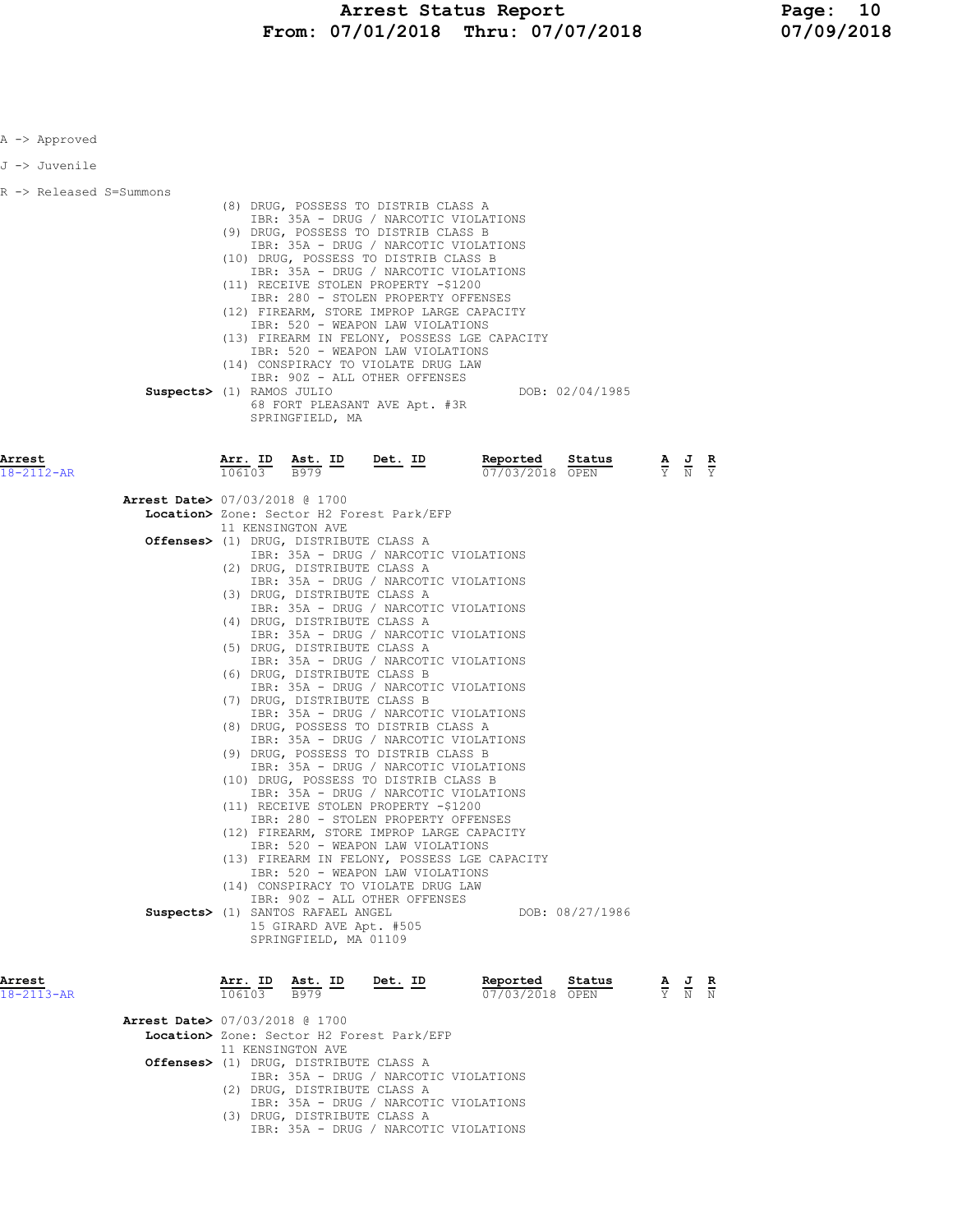| A -> Approved           |                                                                                                                                                                                                                                                                                                                                                                                                                                                                                                                                                                                                                                                                                                                                                                                                                                                                                                                                                                                                                                                                                                                                                                                                                                                                                                                                                                                                                                                                                                                               |
|-------------------------|-------------------------------------------------------------------------------------------------------------------------------------------------------------------------------------------------------------------------------------------------------------------------------------------------------------------------------------------------------------------------------------------------------------------------------------------------------------------------------------------------------------------------------------------------------------------------------------------------------------------------------------------------------------------------------------------------------------------------------------------------------------------------------------------------------------------------------------------------------------------------------------------------------------------------------------------------------------------------------------------------------------------------------------------------------------------------------------------------------------------------------------------------------------------------------------------------------------------------------------------------------------------------------------------------------------------------------------------------------------------------------------------------------------------------------------------------------------------------------------------------------------------------------|
| J -> Juvenile           |                                                                                                                                                                                                                                                                                                                                                                                                                                                                                                                                                                                                                                                                                                                                                                                                                                                                                                                                                                                                                                                                                                                                                                                                                                                                                                                                                                                                                                                                                                                               |
| R -> Released S=Summons | (4) DRUG, DISTRIBUTE CLASS A<br>IBR: 35A - DRUG / NARCOTIC VIOLATIONS<br>(5) DRUG, DISTRIBUTE CLASS A<br>IBR: 35A - DRUG / NARCOTIC VIOLATIONS<br>(6) DRUG, DISTRIBUTE CLASS B<br>IBR: 35A - DRUG / NARCOTIC VIOLATIONS<br>(7) DRUG, DISTRIBUTE CLASS B<br>IBR: 35A - DRUG / NARCOTIC VIOLATIONS<br>(8) DRUG, POSSESS TO DISTRIB CLASS B<br>IBR: 35A - DRUG / NARCOTIC VIOLATIONS<br>(9) DRUG, POSSESS TO DISTRIB CLASS B<br>IBR: 35A - DRUG / NARCOTIC VIOLATIONS<br>(10) DRUG, POSSESS TO DISTRIB CLASS A<br>IBR: 35A - DRUG / NARCOTIC VIOLATIONS<br>(11) RECEIVE STOLEN PROPERTY -\$1200<br>IBR: 280 - STOLEN PROPERTY OFFENSES<br>(12) FIREARM, STORE IMPROP LARGE CAPACITY<br>IBR: 520 - WEAPON LAW VIOLATIONS<br>(13) FIREARM IN FELONY, POSSESS LGE CAPACITY<br>IBR: 520 - WEAPON LAW VIOLATIONS<br>(14) CONSPIRACY TO VIOLATE DRUG LAW<br>IBR: 90Z - ALL OTHER OFFENSES<br>Suspects> (1) THOMPSON KEVIN<br>DOB: 08/11/1989<br>68 FORT PLEASANT AVE Apt. #3R<br>SPRINGFIELD, MA                                                                                                                                                                                                                                                                                                                                                                                                                                                                                                                                       |
| Arrest<br>18-2114-AR    | Arr. ID<br>Ast. ID<br>Det. ID<br>Reported<br>Status<br>$\frac{\mathbf{A}}{\mathbf{Y}}$ $\frac{\mathbf{J}}{\mathbf{N}}$<br>B979<br>106103<br>07/03/2018 OPEN<br><b>Arrest Date&gt;</b> 07/03/2018 @ 1700<br>Location> Zone: Sector H2 Forest Park/EFP<br>11 KENSINGTON AVE<br><b>Offenses&gt;</b> (1) DRUG, DISTRIBUTE CLASS A<br>IBR: 35A - DRUG / NARCOTIC VIOLATIONS<br>(2) DRUG, DISTRIBUTE CLASS A<br>IBR: 35A - DRUG / NARCOTIC VIOLATIONS<br>(3) DRUG, DISTRIBUTE CLASS A<br>IBR: 35A - DRUG / NARCOTIC VIOLATIONS<br>(4) DRUG, DISTRIBUTE CLASS A<br>IBR: 35A - DRUG / NARCOTIC VIOLATIONS<br>(5) DRUG, DISTRIBUTE CLASS A<br>IBR: 35A - DRUG / NARCOTIC VIOLATIONS<br>(6) DRUG, DISTRIBUTE CLASS B<br>IBR: 35A - DRUG / NARCOTIC VIOLATIONS<br>(7) DRUG, DISTRIBUTE CLASS B<br>IBR: 35A - DRUG / NARCOTIC VIOLATIONS<br>(8) DRUG, POSSESS TO DISTRIB CLASS A<br>IBR: 35A - DRUG / NARCOTIC VIOLATIONS<br>(9) DRUG, POSSESS TO DISTRIB CLASS B<br>IBR: 35A - DRUG / NARCOTIC VIOLATIONS<br>(10) DRUG, POSSESS TO DISTRIB CLASS B<br>IBR: 35A - DRUG / NARCOTIC VIOLATIONS<br>(11) RECEIVE STOLEN PROPERTY -\$1200<br>IBR: 280 - STOLEN PROPERTY OFFENSES<br>(12) FIREARM, STORE IMPROP LARGE CAPACITY<br>IBR: 520 - WEAPON LAW VIOLATIONS<br>(13) FIREARM IN FELONY, POSSESS LGE CAPACITY<br>IBR: 520 - WEAPON LAW VIOLATIONS<br>(14) CONSPIRACY TO VIOLATE DRUG LAW<br>IBR: 90Z - ALL OTHER OFFENSES<br>Suspects> (1) DESTROMP MELISSA A<br>DOB: 10/03/1988<br>68 FORT PLEASANT AVE Apt. #3L<br>SPRINGFIELD, MA 01108 |
|                         |                                                                                                                                                                                                                                                                                                                                                                                                                                                                                                                                                                                                                                                                                                                                                                                                                                                                                                                                                                                                                                                                                                                                                                                                                                                                                                                                                                                                                                                                                                                               |

18-2117-AR 106661 106895 07/03/2018 OPEN Y N Y

Arrest Date> 07/03/2018 @ 2322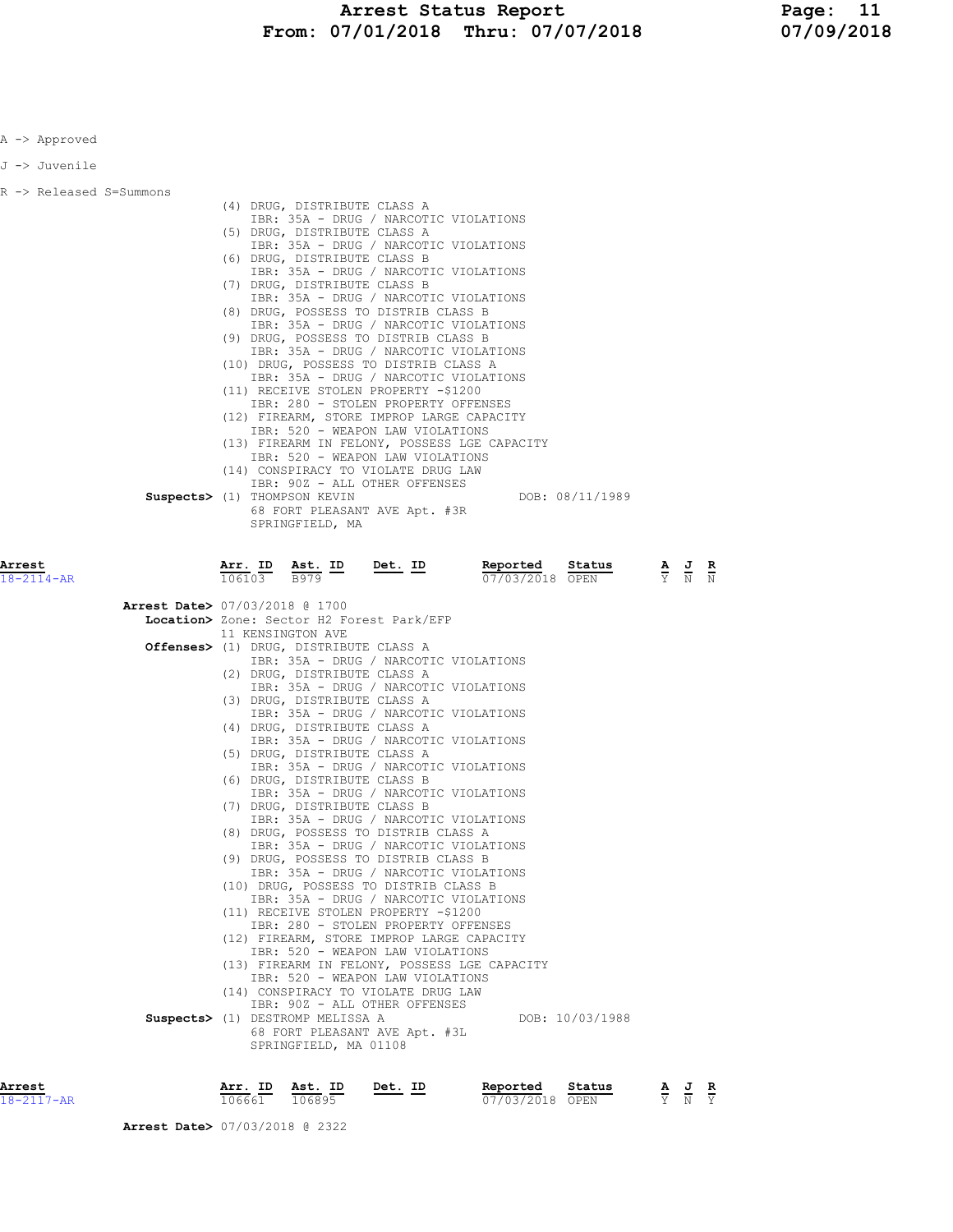| A -> Approved           |                                          |               |                                                                       |                                                                                                                         |                                                      |                 |                                                                                                       |  |
|-------------------------|------------------------------------------|---------------|-----------------------------------------------------------------------|-------------------------------------------------------------------------------------------------------------------------|------------------------------------------------------|-----------------|-------------------------------------------------------------------------------------------------------|--|
| J -> Juvenile           |                                          |               |                                                                       |                                                                                                                         |                                                      |                 |                                                                                                       |  |
| R -> Released S=Summons |                                          |               |                                                                       |                                                                                                                         |                                                      |                 |                                                                                                       |  |
|                         |                                          | PLAINFIELD ST |                                                                       | Location> Zone: Sector A N. End/Memorial                                                                                |                                                      |                 |                                                                                                       |  |
|                         |                                          |               |                                                                       | Offenses> (1) DRUG, POSSESS CLASS B, SUBSQ.OFF.<br>IBR: 35A - DRUG / NARCOTIC VIOLATIONS                                |                                                      |                 |                                                                                                       |  |
|                         |                                          |               |                                                                       | (2) DRUG, POSSESS CLASS B, SUBSQ.OFF.<br>IBR: 35A - DRUG / NARCOTIC VIOLATIONS                                          |                                                      |                 |                                                                                                       |  |
|                         |                                          |               | (3) DANGEROUS WEAPON, CARRY                                           | IBR: 520 - WEAPON LAW VIOLATIONS                                                                                        |                                                      |                 |                                                                                                       |  |
|                         |                                          |               | 38 ASHLEY ST Apt. #1                                                  |                                                                                                                         | Suspects> (1) ORTIZ-SANTIAGO ROBERTO DOB: 07/06/1990 |                 |                                                                                                       |  |
|                         |                                          |               | SPRINGFIELD, MA                                                       |                                                                                                                         |                                                      |                 |                                                                                                       |  |
|                         |                                          |               |                                                                       |                                                                                                                         |                                                      |                 |                                                                                                       |  |
| Arrest<br>18-2118-AR    |                                          |               |                                                                       | $\frac{\texttt{Arr. ID}}{106661}$ $\frac{\texttt{ Ast. ID}}{106895}$ $\frac{\texttt{Det. ID}}{106661}$                  | Reported<br>07/03/2018 OPEN                          | Status          | $\frac{\mathbf{A}}{\overline{Y}}$ $\frac{\mathbf{J}}{\overline{N}}$ $\frac{\mathbf{R}}{\overline{Y}}$ |  |
|                         | <b>Arrest Date&gt; 07/03/2018 @ 2322</b> |               |                                                                       |                                                                                                                         |                                                      |                 |                                                                                                       |  |
|                         |                                          | PLAINFIELD ST |                                                                       | Location> Zone: Sector A N. End/Memorial                                                                                |                                                      |                 |                                                                                                       |  |
|                         |                                          |               | Offenses> (1) DRUG, POSSESS CLASS B                                   | IBR: 35A - DRUG / NARCOTIC VIOLATIONS                                                                                   |                                                      |                 |                                                                                                       |  |
|                         |                                          |               | (2) DRUG, POSSESS CLASS B                                             | IBR: 35A - DRUG / NARCOTIC VIOLATIONS                                                                                   |                                                      |                 |                                                                                                       |  |
|                         |                                          |               | Suspects> (1) TORRES EZEQUIEL<br>46 N SUMMER ST                       |                                                                                                                         |                                                      | DOB: 08/08/1987 |                                                                                                       |  |
|                         |                                          |               | HOLYOKE, MA 01040                                                     |                                                                                                                         |                                                      |                 |                                                                                                       |  |
| Arrest                  |                                          |               |                                                                       | $\frac{\texttt{Arr. ID}}{106103}$ $\frac{\texttt{ Ast. ID}}{\texttt{B979}}$ $\frac{\texttt{Det. ID}}{\texttt{Det. ID}}$ | Reported                                             | Status          |                                                                                                       |  |
| 18-2121-AR              |                                          |               |                                                                       |                                                                                                                         | 07/03/2018 OPEN                                      |                 | $\frac{\mathbf{A}}{\mathbf{Y}}$ $\frac{\mathbf{J}}{\mathbf{N}}$ $\frac{\mathbf{R}}{\mathbf{N}}$       |  |
|                         | <b>Arrest Date&gt; 07/03/2018 @ 1700</b> |               |                                                                       | Location> Zone: Sector H2 Forest Park/EFP                                                                               |                                                      |                 |                                                                                                       |  |
|                         |                                          |               | 11 KENSINGTON AVE<br><b>Offenses&gt;</b> (1) DRUG, DISTRIBUTE CLASS A |                                                                                                                         |                                                      |                 |                                                                                                       |  |
|                         |                                          |               |                                                                       | IBR: 35A - DRUG / NARCOTIC VIOLATIONS                                                                                   |                                                      |                 |                                                                                                       |  |
|                         |                                          |               | (2) DRUG, DISTRIBUTE CLASS A                                          | IBR: 35A - DRUG / NARCOTIC VIOLATIONS                                                                                   |                                                      |                 |                                                                                                       |  |
|                         |                                          |               | (3) DRUG, DISTRIBUTE CLASS A                                          | IBR: 35A - DRUG / NARCOTIC VIOLATIONS                                                                                   |                                                      |                 |                                                                                                       |  |
|                         |                                          |               | (4) DRUG, DISTRIBUTE CLASS A                                          | IBR: 35A - DRUG / NARCOTIC VIOLATIONS                                                                                   |                                                      |                 |                                                                                                       |  |
|                         |                                          |               | (5) DRUG, DISTRIBUTE CLASS A                                          | IBR: 35A - DRUG / NARCOTIC VIOLATIONS                                                                                   |                                                      |                 |                                                                                                       |  |
|                         |                                          |               | (6) DRUG, DISTRIBUTE CLASS B                                          | IBR: 35A - DRUG / NARCOTIC VIOLATIONS                                                                                   |                                                      |                 |                                                                                                       |  |
|                         |                                          |               | (7) DRUG, DISTRIBUTE CLASS B                                          | IBR: 35A - DRUG / NARCOTIC VIOLATIONS                                                                                   |                                                      |                 |                                                                                                       |  |
|                         |                                          |               |                                                                       | (8) DRUG, POSSESS TO DISTRIB CLASS A<br>IBR: 35A - DRUG / NARCOTIC VIOLATIONS                                           |                                                      |                 |                                                                                                       |  |
|                         |                                          |               |                                                                       | (9) DRUG, POSSESS TO DISTRIB CLASS B<br>IBR: 35A - DRUG / NARCOTIC VIOLATIONS                                           |                                                      |                 |                                                                                                       |  |
|                         |                                          |               |                                                                       | (10) DRUG, POSSESS TO DISTRIB CLASS B<br>IBR: 35A - DRUG / NARCOTIC VIOLATIONS                                          |                                                      |                 |                                                                                                       |  |
|                         |                                          |               |                                                                       | (11) RECEIVE STOLEN PROPERTY -\$1200<br>IBR: 280 - STOLEN PROPERTY OFFENSES                                             |                                                      |                 |                                                                                                       |  |
|                         |                                          |               |                                                                       | (12) FIREARM, STORE IMPROP LARGE CAPACITY<br>IBR: 520 - WEAPON LAW VIOLATIONS                                           |                                                      |                 |                                                                                                       |  |
|                         |                                          |               |                                                                       | (13) FIREARM IN FELONY, POSSESS LGE CAPACITY<br>IBR: 520 - WEAPON LAW VIOLATIONS                                        |                                                      |                 |                                                                                                       |  |
|                         |                                          |               |                                                                       | (14) CONSPIRACY TO VIOLATE DRUG LAW<br>IBR: 90Z - ALL OTHER OFFENSES                                                    |                                                      |                 |                                                                                                       |  |
|                         |                                          |               |                                                                       | (15) LEAVE SCENE OF PERSONAL INJURY<br>IBR: 99 - TRAFFIC, TOWN BY-LAW OFFENSES                                          |                                                      |                 |                                                                                                       |  |
|                         |                                          |               |                                                                       | (16) RECKLESS OPERATION OF MOTOR VEHICLE<br>IBR: 99 - TRAFFIC, TOWN BY-LAW OFFENSES                                     |                                                      |                 |                                                                                                       |  |
|                         |                                          |               |                                                                       | (17) LICENSE SUSPENDED, OP MV WITH<br>IBR: 99 - TRAFFIC, TOWN BY-LAW OFFENSES                                           |                                                      |                 |                                                                                                       |  |
|                         |                                          |               |                                                                       | (18) ASSAULT TO MURDER, ARMED<br>IBR: 13A - AGGRAVATED ASSAULT                                                          |                                                      |                 |                                                                                                       |  |
|                         |                                          |               |                                                                       |                                                                                                                         |                                                      |                 |                                                                                                       |  |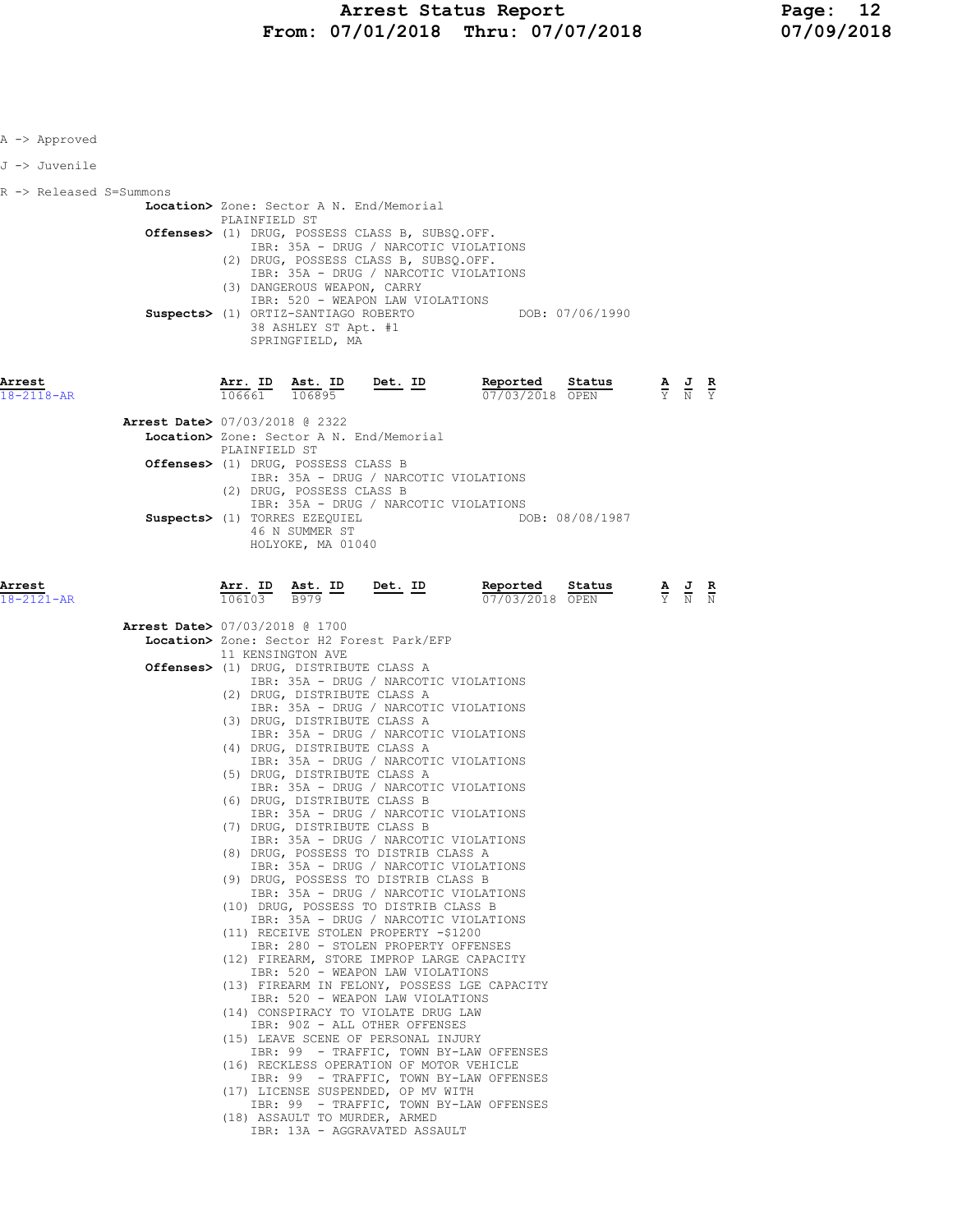| A -> Approved                                                          |                                                                                                                                                                               |                                               |                                                                                                                                                                                                                                                                                                                 |                                                           |                                                                                                 |  |
|------------------------------------------------------------------------|-------------------------------------------------------------------------------------------------------------------------------------------------------------------------------|-----------------------------------------------|-----------------------------------------------------------------------------------------------------------------------------------------------------------------------------------------------------------------------------------------------------------------------------------------------------------------|-----------------------------------------------------------|-------------------------------------------------------------------------------------------------|--|
| J -> Juvenile                                                          |                                                                                                                                                                               |                                               |                                                                                                                                                                                                                                                                                                                 |                                                           |                                                                                                 |  |
| R -> Released S=Summons                                                | (19) RESIST ARREST<br>(20) STOP FOR POLICE, FAIL<br>(22) MOTOR VEH, LARCENY OF<br>Suspects> (1) HERNANDEZ GEOVONNY A<br>58 CHESTER ST                                         |                                               | IBR: 13A - AGGRAVATED ASSAULT<br>IBR: 99 - TRAFFIC, TOWN BY-LAW OFFENSES<br>(21) ASSAULT W/DANGEROUS WEAPON<br>IBR: 13A - AGGRAVATED ASSAULT<br>IBR: 240 - MOTOR VEHICLE THEFT                                                                                                                                  | DOB: 07/05/1994                                           |                                                                                                 |  |
| Arrest<br>18-2124-AR                                                   |                                                                                                                                                                               |                                               | SPRINGFIELD, MA 01105-1612<br>$\frac{\texttt{Arr. ID}}{112502}$ $\frac{\texttt{ Ast. ID}}{108849}$ Det. ID                                                                                                                                                                                                      | $\frac{Reported}{07/04/201}$<br>Status<br>07/04/2018 OPEN | $\frac{\mathbf{A}}{\mathbf{Y}}$ $\frac{\mathbf{J}}{\mathbf{N}}$ $\frac{\mathbf{R}}{\mathbf{N}}$ |  |
| Arrest Date> 07/04/2018 @ 0332                                         | 1346 STATE ST<br>(4) MARKED LANES VIOLATION                                                                                                                                   |                                               | Location> Zone: Sector G1 P.P./Boston Rd.<br>Offenses> (1) LICENSE SUSPENDED, OP MV WITH<br>IBR: 99 - TRAFFIC, TOWN BY-LAW OFFENSES<br>(2) ALCOHOL IN MV, POSSESS OPEN CONTAINER OF<br>IBR: 90G - LIQUOR LAW VIOLATIONS<br>(3) EQUIPMENT VIOLATION, MISCELLANEOUS MV<br>IBR: 99 - TRAFFIC, TOWN BY-LAW OFFENSES |                                                           |                                                                                                 |  |
|                                                                        | Suspects> (1) WILBORN ASH CAMERON                                                                                                                                             | 19 SUMMIT ST Apt. #4<br>SPRINGFIELD, MA 01109 | IBR: 99 - TRAFFIC, TOWN BY-LAW OFFENSES                                                                                                                                                                                                                                                                         | DOB: 02/18/1988                                           |                                                                                                 |  |
| Arrest<br>$18 - 2125 - AR$<br><b>Arrest Date&gt; 07/04/2018 @ 0830</b> |                                                                                                                                                                               |                                               | $\frac{\texttt{Arr.}}{100696}$ $\frac{\texttt{ Ast.}}{5265}$ $\frac{\texttt{ID}}{2006}$ $\frac{\texttt{Det.}}{2006}$<br>Location> Zone: Sector E1 Metro/South End                                                                                                                                               | Reported<br>Status<br>$07/04/2018$ OPEN                   | $\frac{\mathbf{A}}{\mathbf{Y}}$ $\frac{\mathbf{J}}{\mathbf{N}}$ $\frac{\mathbf{R}}{\mathbf{N}}$ |  |
|                                                                        | MAIN ST<br>Suspects> (1) OCONNELL MICHAEL JAMES<br>HOMELESS<br>UNKNOWN, UK                                                                                                    |                                               | Offenses> (1) VIOL. OF CITY ORD.- Panhandling<br>IBR: 90Z - ALL OTHER OFFENSES                                                                                                                                                                                                                                  | DOB: 04/02/1988                                           |                                                                                                 |  |
| Arrest<br>18-2126-AR<br>Arrest Date> 07/04/2018 @ 1111                 | $\frac{\text{Arr.}}{100696}$ $\frac{\text{ Ast.}}{\text{S265}}$ $\frac{\text{ID}}{\text{D}}$<br>Location> Zone: Sector E2 Metro/6Corners<br>SE SECTOR<br>38 HIGH ST Apt. #507 |                                               | <u>Det. ID</u>                                                                                                                                                                                                                                                                                                  | Reported<br>Status<br>$07/04/2018$ OPEN                   | $\frac{\mathbf{A}}{\mathbf{Y}}$ $\frac{\mathbf{J}}{\mathbf{N}}$ $\frac{\mathbf{R}}{\mathbf{Y}}$ |  |
|                                                                        | Offenses> (1) TRESPASS<br>Suspects> (1) ALVAREZ LUISA A<br>HOMELESS<br>UNKNOWN, UK                                                                                            |                                               | IBR: 90J - TRESPASS OF REAL PROPERTY                                                                                                                                                                                                                                                                            | DOB: 01/19/1982                                           |                                                                                                 |  |
| Arrest<br>18-2127-AR<br><b>Arrest Date&gt;</b> 07/04/2018 @ 1150       | $\frac{\texttt{Arr.}}{\texttt{B997}}$ ID<br>63 FRESNO ST<br>Offenses> (1) DEFAULT WARRANT<br>(2) ARREST WARRANT<br>(3) DEFAULT WARRANT                                        | $\frac{\texttt{Ast.}}{\text{M867}}$ ID        | <u>Det. ID</u><br>Location> Zone: Sector C East Springfield<br>IBR: 90Z - ALL OTHER OFFENSES<br>IBR: 90Z - ALL OTHER OFFENSES                                                                                                                                                                                   | Reported<br>Status<br>07/04/2018 OPEN                     | $\frac{\mathbf{A}}{\mathrm{Y}}$ $\frac{\mathbf{J}}{\mathrm{N}}$                                 |  |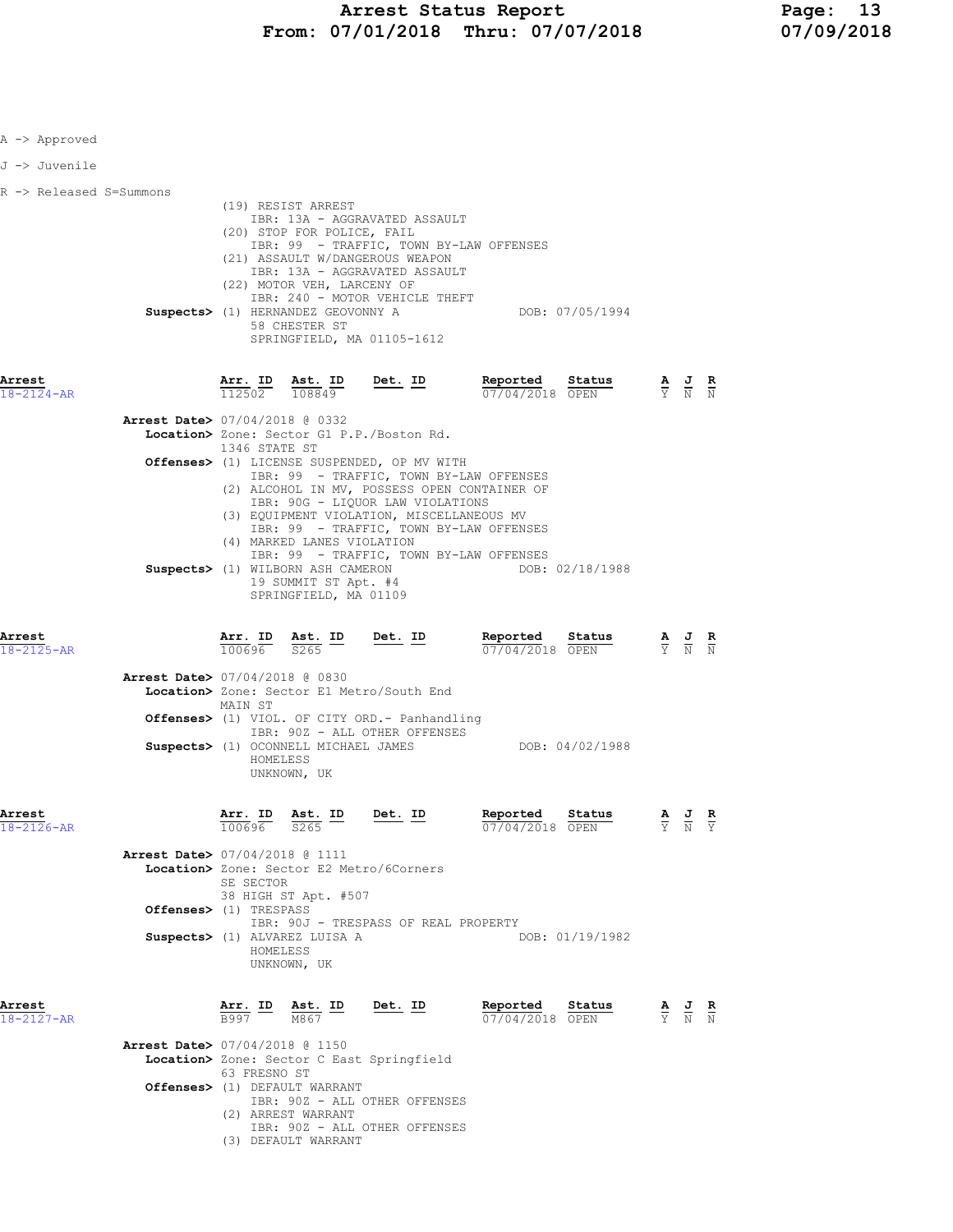| A -> Approved              |                                                                        |                                   |                                                                                                                     |                                                                                                                                                                                                                  |                                                                                                                                           |                                                                                                 |                                                                                                 |                               |  |
|----------------------------|------------------------------------------------------------------------|-----------------------------------|---------------------------------------------------------------------------------------------------------------------|------------------------------------------------------------------------------------------------------------------------------------------------------------------------------------------------------------------|-------------------------------------------------------------------------------------------------------------------------------------------|-------------------------------------------------------------------------------------------------|-------------------------------------------------------------------------------------------------|-------------------------------|--|
| J -> Juvenile              |                                                                        |                                   |                                                                                                                     |                                                                                                                                                                                                                  |                                                                                                                                           |                                                                                                 |                                                                                                 |                               |  |
| R -> Released S=Summons    | Suspects> (1) SOTO NAITHEN                                             |                                   | (4) ARREST WARRANT<br>(5) ARREST WARRANT<br>(6) ARREST WARRANT<br>63 FRESNO ST<br>SPRINGFIELD, MA                   | IBR: 90Z - ALL OTHER OFFENSES<br>IBR: 90Z - ALL OTHER OFFENSES<br>IBR: 90Z - ALL OTHER OFFENSES<br>IBR: 90Z - ALL OTHER OFFENSES                                                                                 | DOB: 09/02/1993                                                                                                                           |                                                                                                 |                                                                                                 |                               |  |
| Arrest<br>$18 - 2128 - AR$ |                                                                        | Arr. ID<br>112457 010681          | Ast. ID                                                                                                             | <u>Det. ID</u>                                                                                                                                                                                                   | Reported<br>Status<br>07/04/2018 OPEN                                                                                                     |                                                                                                 | $\frac{\mathbf{A}}{\mathbf{Y}}$ $\frac{\mathbf{J}}{\mathbf{N}}$                                 | $\frac{\mathbf{R}}{\Upsilon}$ |  |
|                            | Arrest Date> 07/04/2018 @ 1734<br>Offenses> (1) .A&B (Simple)          | 18 SAAB CT                        | IBR: 13B - SIMPLE ASSAULT<br>(3) ASSAULT TO ROB, UNARMED<br>IBR: 120 - ROBBERY<br>Suspects> (1) COX KALEEMAH NADDIE | Location> Zone: Sector B1 Liberty Heights<br>(2) DISORDERLY CONDUCT ON PUBLIC CONVEYANCE<br>IBR: 90C - DISORDERLY CONDUCT                                                                                        | DOB: 06/26/1982                                                                                                                           |                                                                                                 |                                                                                                 |                               |  |
| Arrest                     |                                                                        |                                   | SPRINGFIELD, MA                                                                                                     | 161 OAK GROVE AVE Apt. #2 FL<br>$\frac{\texttt{Arr. ID}}{100652}$ $\frac{\texttt{ Ast. ID}}{102820}$ $\frac{\texttt{Det. ID}}{102820}$                                                                           | <b>Reported</b><br>Status                                                                                                                 |                                                                                                 | $\frac{\mathbf{A}}{\mathbf{Y}}$ $\frac{\mathbf{J}}{\mathbf{N}}$ $\frac{\mathbf{R}}{\mathbf{Y}}$ |                               |  |
| 18-2130-AR                 | <b>Arrest Date&gt; 07/04/2018 @ 1902</b><br>Suspects> (1) CRUZ NEEKO A | 450 PLUMTREE RD                   | 42 DREXEL ST<br>SPRINGFIELD, MA                                                                                     | Location> Zone: Sector H2 Forest Park/EFP<br><b>Offenses&gt;</b> (1) VIOL. OF CITY ORD. - Open Container<br>IBR: 90Z - ALL OTHER OFFENSES<br>(2) VIOL. OF CITY ORD. - Loitering<br>IBR: 90Z - ALL OTHER OFFENSES | 07/04/2018 OPEN<br>DOB: 06/02/1991                                                                                                        |                                                                                                 |                                                                                                 |                               |  |
| Arrest<br>18-2131-AR       | Arrest Date> 07/04/2018 @ 1905                                         | Arr. ID<br>C240                   | Ast. ID Det. ID                                                                                                     | Location> Zone: Sector E1 Metro/South End                                                                                                                                                                        | Status<br>Reported<br>07/04/2018 OPEN                                                                                                     |                                                                                                 | AJR<br>$\overline{Y}$ $\overline{N}$ $\overline{Y}$                                             |                               |  |
|                            |                                                                        | 93 WEST BROAD ST                  | SUNOCO GAS STATION<br>Suspects> (1) TAYLOR KENT ALEXANDER<br>115 DWIGHT ST Apt. #410                                | IBR: 90Z - ALL OTHER OFFENSES<br>IBR: 90Z - ALL OTHER OFFENSES                                                                                                                                                   | Offenses> (1) DEFAULT WARRANT# 1723CR001294 POSS CLASS B DRUG<br>(2) DEFAULT WARRANT# 1723CR001294 - POSS CLASS B DRUG<br>DOB: 05/08/1966 |                                                                                                 |                                                                                                 |                               |  |
| Arrest<br>18-2132-AR       |                                                                        |                                   | SPRINGFIELD, MA 01105                                                                                               | $\frac{\texttt{Arr. ID}}{108663}$ $\frac{\texttt{ Ast. ID}}{109785}$ Det. ID                                                                                                                                     | Reported Status<br>07/04/2018 OPEN                                                                                                        | $\frac{\mathbf{A}}{\mathbf{Y}}$ $\frac{\mathbf{J}}{\mathbf{N}}$ $\frac{\mathbf{R}}{\mathbf{Y}}$ |                                                                                                 |                               |  |
|                            | <b>Arrest Date&gt; 07/04/2018 @ 2018</b>                               | BACK YARD ALLEY<br>113 OAKLAND ST | Location> Zone: Sector H1 Forest Park<br>Offenses> (1) DEFAULT WARRANT                                              | IBR: 90Z - ALL OTHER OFFENSES                                                                                                                                                                                    |                                                                                                                                           |                                                                                                 |                                                                                                 |                               |  |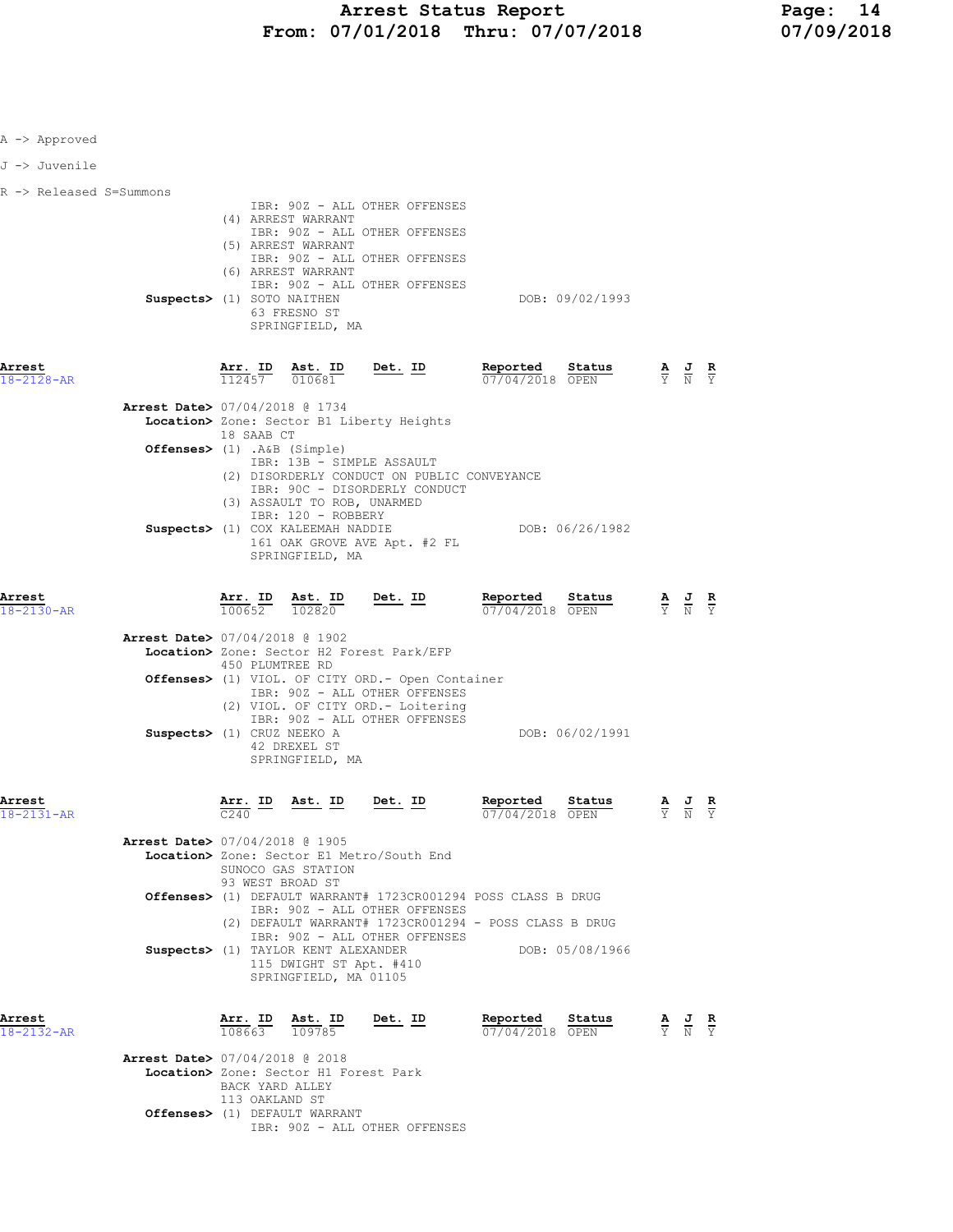## Arrest Status Report<br>07/01/2018 Thru: 07/07/2018 07/09/2018 From: 07/01/2018 Thru: 07/07/2018

- A -> Approved
- J -> Juvenile
- R -> Released S=Summons
	- Suspects> (1) MILLER SHAQUANNA DEASIA ANN DOB: 06/15/1999 46 SOMERSET ST Apt. #1STFL SPRINGFIELD, MA

| Arrest<br>$18 - 2136 - AR$               | 112502 112448                                        | Arr. ID Ast. ID                                      | Det. ID | Reported<br>07/04/2018 OPEN | Status          | $\frac{\mathbf{A}}{\mathbf{Y}}$ $\frac{\mathbf{J}}{\mathbf{N}}$ $\frac{\mathbf{R}}{\mathbf{Y}}$ |  |
|------------------------------------------|------------------------------------------------------|------------------------------------------------------|---------|-----------------------------|-----------------|-------------------------------------------------------------------------------------------------|--|
| <b>Arrest Date&gt; 07/05/2018 @ 0123</b> |                                                      |                                                      |         |                             |                 |                                                                                                 |  |
|                                          | Location> Zone: Sector A N. End/Memorial             | 24 HARRIET ST Apt. #1LFT                             |         |                             |                 |                                                                                                 |  |
|                                          | Offenses> (1) FUGITIVE FROM JUSTICE ON COURT WARRANT | IBR: 90Z - ALL OTHER OFFENSES                        |         |                             |                 |                                                                                                 |  |
|                                          | Suspects> (1) RODRIGUEZ-COLON MICHELLE M             | 39 MAYNARD ST Apt. #1L<br>SPRINGFIELD, MA 01107-1822 |         |                             | DOB: 09/27/1989 |                                                                                                 |  |

Arrest Arr. ID Ast. ID Det. ID Reported Status A J R

| 18-2137-AR |                                          | B218   | B497                                                                  | 07/05/2018 OPEN                                                        |                 | Y N Y |  |
|------------|------------------------------------------|--------|-----------------------------------------------------------------------|------------------------------------------------------------------------|-----------------|-------|--|
|            | <b>Arrest Date&gt; 07/05/2018 @ 1000</b> |        |                                                                       |                                                                        |                 |       |  |
|            |                                          |        | Location> Zone: Sector A N. End/Memorial                              |                                                                        |                 |       |  |
|            |                                          | INSIDE | 1106 DWIGHT ST                                                        |                                                                        |                 |       |  |
|            |                                          |        |                                                                       | <b>Offenses&gt;</b> (1) ARREST WARRANT 1379CR00795 TRAFFICKING COCAINE |                 |       |  |
|            |                                          |        | IBR: 90Z - ALL OTHER OFFENSES                                         | (2) ARREST WARRANT 1579CR00512 POSSESSION CLASS A                      |                 |       |  |
|            |                                          |        | IBR: 90Z - ALL OTHER OFFENSES                                         |                                                                        |                 |       |  |
|            |                                          |        | Suspects> (1) COTTO JEYMI JUNIOR<br>1106 DWIGHT ST<br>SPRINGFIELD, MA |                                                                        | DOB: 12/28/1991 |       |  |
|            |                                          |        |                                                                       |                                                                        |                 |       |  |

| Status<br>Reported<br>Arr. ID Ast. ID<br>Det. ID<br>$\frac{\mathbf{A}}{\mathbf{Y}}$ $\frac{\mathbf{J}}{\mathbf{N}}$ $\frac{\mathbf{R}}{\mathbf{N}}$<br>07/05/2018 OPEN<br>111535<br>K456<br>18-2138-AR                                                                              |  |
|-------------------------------------------------------------------------------------------------------------------------------------------------------------------------------------------------------------------------------------------------------------------------------------|--|
| Arrest Date> 07/05/2018 @ 1330<br>Location> Zone: Sector H1 Forest Park<br>2 LEETE ST<br><b>Offenses&gt;</b> (1) DRUG, POSSESS CLASS B<br>IBR: 35A - DRUG / NARCOTIC VIOLATIONS<br>DOB: 02/04/1963<br>Suspects> (1) SBALBI MARK L<br>873 SPRINGIELD ST Apt. #25<br>AGAWAM, MA 01001 |  |

| Arrest     |                                | Arr. ID | Ast. ID | Det. ID | Reported        | Status | AJR<br>- | $\sim$ |
|------------|--------------------------------|---------|---------|---------|-----------------|--------|----------|--------|
| 18-2141-AR |                                | 111534  | 111521  |         | 07/05/2018 OPEN |        | Y N Y    |        |
|            | Arrest Date> 07/05/2018 @ 1615 |         |         |         |                 |        |          |        |

 Location> Zone: Sector F1 McKnight/Bay 39 WESTMINSTER ST Offenses> (1) ASSAULT TO ROB, FIREARM-ARMED IBR: 13A - AGGRAVATED ASSAULT Suspects> (1) KELLY-GRIFFIN AARON DOB: 01/11/1991 39 WESTMINSTER ST Apt. #1ST SPRINGFIELD, MA

| Arrest     | Arr. ID Ast. ID | Det. ID | Reported        | Status | AJR   |  |
|------------|-----------------|---------|-----------------|--------|-------|--|
| 18-2142-AR | 109860 109788   |         | 07/05/2018 OPEN |        | Y N Y |  |

| Reported   | Status |  |
|------------|--------|--|
| 07/05/2018 | O PEN  |  |

 Arrest Date> 07/05/2018 @ 1841 Location> Zone: Sector E2 Metro/6Corners IN FRONT OF 33 HIGH ST Offenses> (1) DEFAULT WARRANT IBR: 90Z - ALL OTHER OFFENSES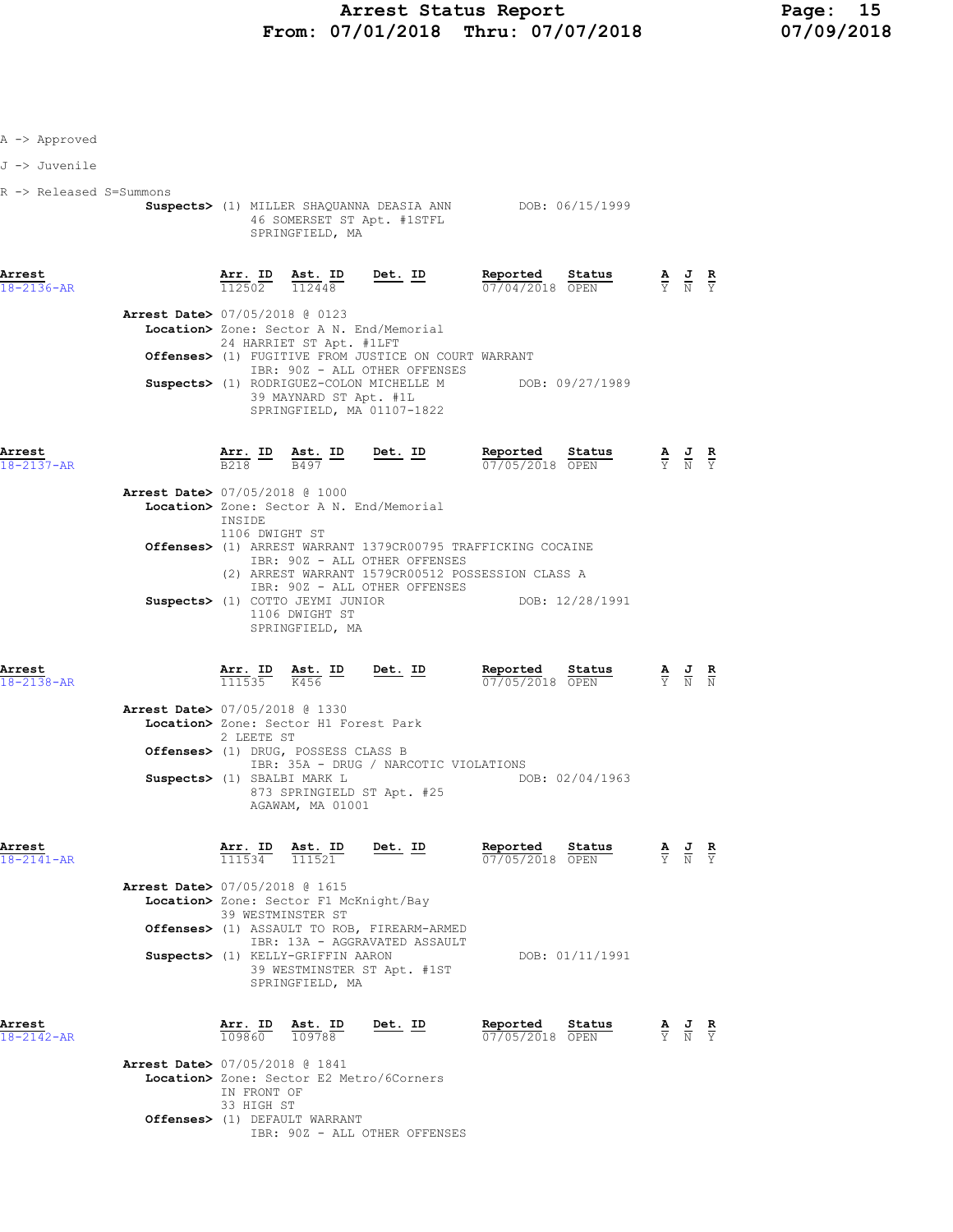## Arrest Status Report 16<br>17/01/2018 Thru: 07/07/2018 17/09/2018 From:  $07/01/2018$  Thru:  $07/07/2018$

| A -> Approved              |                                          |                                |                                                                                    |                                                                                                                                          |                                                                                                                                                                             |                                                                                                 |                                                                                                 |  |
|----------------------------|------------------------------------------|--------------------------------|------------------------------------------------------------------------------------|------------------------------------------------------------------------------------------------------------------------------------------|-----------------------------------------------------------------------------------------------------------------------------------------------------------------------------|-------------------------------------------------------------------------------------------------|-------------------------------------------------------------------------------------------------|--|
| J -> Juvenile              |                                          |                                |                                                                                    |                                                                                                                                          |                                                                                                                                                                             |                                                                                                 |                                                                                                 |  |
| R -> Released S=Summons    |                                          | HOMELESS                       | HOMELESS, MA                                                                       |                                                                                                                                          | Suspects> (1) LACROSS ASHLEY ELIZABETH DOB: 07/12/1993                                                                                                                      |                                                                                                 |                                                                                                 |  |
| Arrest<br>18-2145-AR       |                                          |                                |                                                                                    | <b><u>Arr. ID</u> Ast. ID Det. ID</b><br>$\frac{103531}{108859}$ <b>Det.</b> ID                                                          | <b>Reported Status A J R</b><br>$\frac{0.77}{0.77}$ $\frac{0.77}{0.77}$ $\frac{0.77}{0.77}$ $\frac{0.77}{0.77}$ $\frac{0.77}{0.77}$ $\frac{0.77}{0.77}$ $\frac{0.77}{0.77}$ |                                                                                                 |                                                                                                 |  |
|                            | <b>Arrest Date&gt; 07/06/2018 @ 0025</b> | 61 REVERE ST                   |                                                                                    | Location> Zone: Sector H2 Forest Park/EFP                                                                                                |                                                                                                                                                                             |                                                                                                 |                                                                                                 |  |
|                            |                                          |                                | Offenses> (1) DRUG, POSSESS CLASS B                                                | IBR: 35A - DRUG / NARCOTIC VIOLATIONS                                                                                                    |                                                                                                                                                                             |                                                                                                 |                                                                                                 |  |
|                            |                                          |                                | 61 REVERE ST<br>SPRINGFIELD, MA 01108                                              |                                                                                                                                          | Suspects> (1) PLAUD JOSE MIGUEL THE RESOLUTION DOB: 11/01/1981                                                                                                              |                                                                                                 |                                                                                                 |  |
| Arrest<br>18-2146-AR       |                                          |                                |                                                                                    |                                                                                                                                          | <b>Arr. ID</b> Ast. ID Det. ID Reported Status $\frac{D}{D497}$ $\frac{D}{T736}$ Det. ID Reported Status<br>07/05/2018 OPEN                                                 | $\frac{\mathbf{A}}{\mathbf{Y}}$ $\frac{\mathbf{J}}{\mathbf{N}}$ $\frac{\mathbf{R}}{\mathbf{Y}}$ |                                                                                                 |  |
|                            | Arrest Date> 07/06/2018 @ 0245           |                                | 51 OSWEGO ST Apt. #4L                                                              | Location> Zone: Sector E1 Metro/South End<br>IBR: 90Z - ALL OTHER OFFENSES<br>Suspects> (1) KING DONTE ANTUAN                            | Offenses> (1) ARREST WARRANT 18TW07-06-18 ARMED ASSAULT W/I TO ROB (2)<br>DOB: 09/13/1985                                                                                   |                                                                                                 |                                                                                                 |  |
| Arrest                     |                                          |                                | SPRINGFIELD, MA                                                                    | 48 WELLINGTON ST Apt. #2NDFL                                                                                                             | Reported Status                                                                                                                                                             |                                                                                                 |                                                                                                 |  |
| $18 - 2148 - AR$           |                                          |                                |                                                                                    | $\frac{\texttt{Arr. ID}}{112494}$ $\frac{\texttt{ Ast. ID}}{B602}$ $\frac{\texttt{Det. ID}}{B602}$                                       | <b>Reported Status A J R</b> $\frac{1}{2}$ <b>R</b> $\frac{1}{2}$ <b>R</b> $\frac{1}{2}$ <b>R</b> $\frac{1}{2}$ <b>R</b> $\frac{1}{2}$                                      |                                                                                                 |                                                                                                 |  |
|                            | <b>Arrest Date&gt; 07/06/2018 @ 1157</b> | 195 PINE ST                    | SUMMIT PACKAGE STORE<br>Offenses> (1) ARREST WARRANT                               | Location> Zone: Sector E2 Metro/6Corners                                                                                                 |                                                                                                                                                                             |                                                                                                 |                                                                                                 |  |
|                            |                                          |                                | 71 SYCAMORE ST<br>SPRINGFIELD, MA                                                  | IBR: 90Z - ALL OTHER OFFENSES                                                                                                            | Suspects> (1) HUGHES THADDEUS LANNEIR DOB: 07/11/1978                                                                                                                       |                                                                                                 |                                                                                                 |  |
| Arrest<br>$18 - 2149 - AR$ |                                          | $Arr.$ ID<br>$\frac{103493}{}$ | <u>Ast. ID</u><br>106661                                                           | Det. ID                                                                                                                                  | Reported<br>Status<br>07/06/2018 OPEN                                                                                                                                       |                                                                                                 | $\frac{\mathbf{A}}{\mathbf{Y}}$ $\frac{\mathbf{J}}{\mathbf{N}}$ $\frac{\mathbf{R}}{\mathbf{N}}$ |  |
|                            | Arrest Date> 07/06/2018 @ 1153           | 2392 MAIN ST                   |                                                                                    | Location> Zone: Sector A N. End/Memorial<br>MCDONALDS RESTAURANT (NORTH END)                                                             |                                                                                                                                                                             |                                                                                                 |                                                                                                 |  |
|                            |                                          |                                |                                                                                    | Offenses> (1) DRUG, POSSESS CLASS A, SUBSQ.OFF.<br>IBR: 35A - DRUG / NARCOTIC VIOLATIONS<br>(2) DRUG, POSSESS TO DISTRIB CLASS E, SUBSQ. |                                                                                                                                                                             |                                                                                                 |                                                                                                 |  |
|                            |                                          |                                | Suspects> (1) DELGADO HOLVIN<br>40 ALGONQUIN PL Apt. #2ND<br>SPRINGFIELD, MA 01108 | IBR: 35A - DRUG / NARCOTIC VIOLATIONS                                                                                                    | DOB: 01/02/1966                                                                                                                                                             |                                                                                                 |                                                                                                 |  |
| Arrest<br>18-2150-AR       |                                          | $\frac{\text{Arr.}}{2648}$ ID  | Ast. ID Det. ID                                                                    |                                                                                                                                          | Reported<br>Status<br>07/06/2018 OPEN                                                                                                                                       |                                                                                                 | $\frac{\mathbf{A}}{\mathbf{Y}}$ $\frac{\mathbf{J}}{\mathbf{N}}$ $\frac{\mathbf{R}}{\mathbf{N}}$ |  |
|                            | <b>Arrest Date&gt; 07/06/2018 @ 1232</b> |                                |                                                                                    | Location> Zone: Sector E1 Metro/South End                                                                                                |                                                                                                                                                                             |                                                                                                 |                                                                                                 |  |

 1649 MAIN ST Offenses> (1) VIOL. OF CITY ORD.- Open Container

IBR: 90Z - ALL OTHER OFFENSES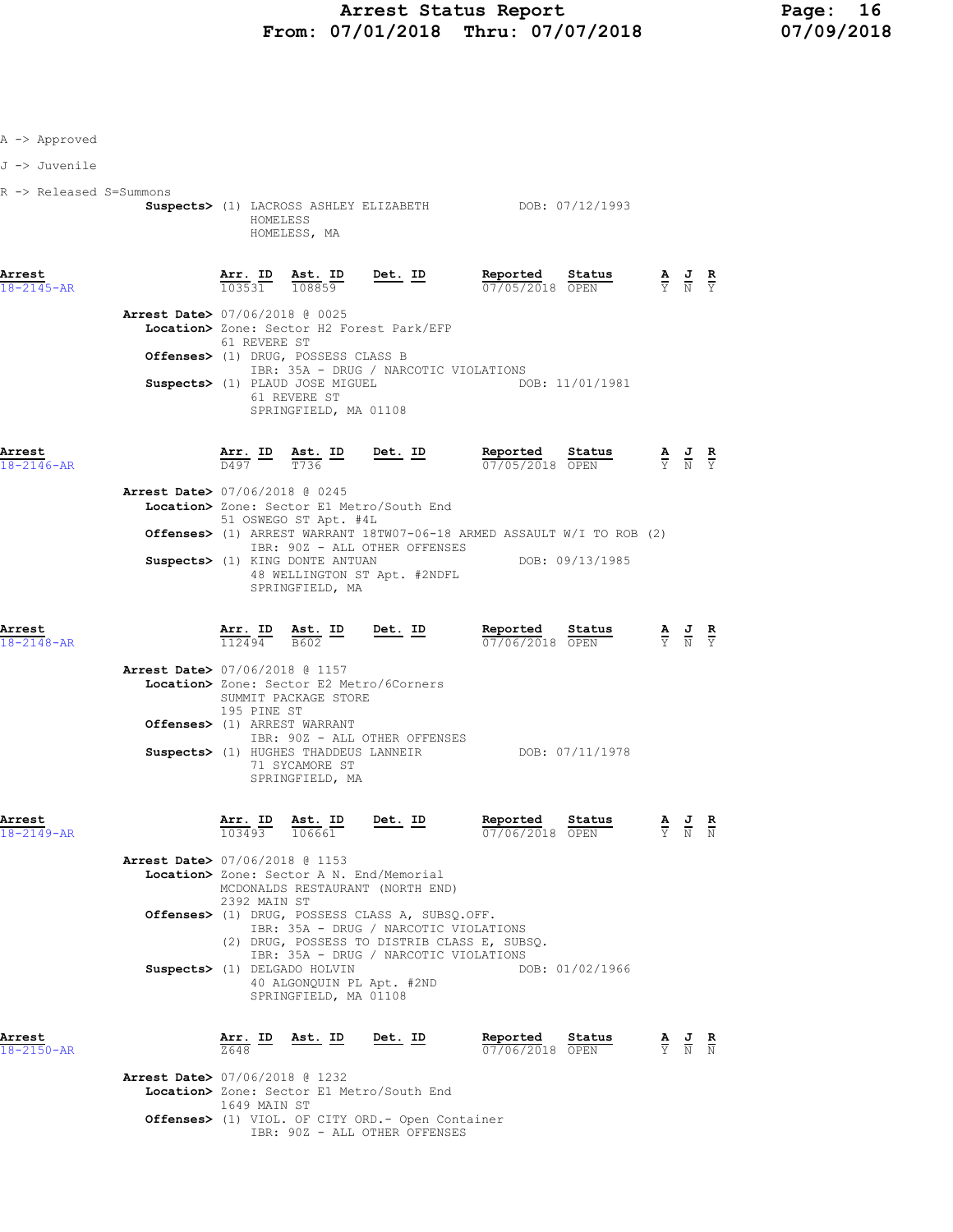| A -> Approved              |                                       |                                                                                      |                                                                                         |                                                                        |                                                                                               |                                                                                                 |                                                                                                 |  |
|----------------------------|---------------------------------------|--------------------------------------------------------------------------------------|-----------------------------------------------------------------------------------------|------------------------------------------------------------------------|-----------------------------------------------------------------------------------------------|-------------------------------------------------------------------------------------------------|-------------------------------------------------------------------------------------------------|--|
| J -> Juvenile              |                                       |                                                                                      |                                                                                         |                                                                        |                                                                                               |                                                                                                 |                                                                                                 |  |
| R -> Released S=Summons    |                                       | Suspects> (1) JIMENEZ JOSE ANGEL<br>354 BOSTON RD<br>SPRINGFIELD, MA                 |                                                                                         |                                                                        | DOB: 05/16/1978                                                                               |                                                                                                 |                                                                                                 |  |
| Arrest<br>$18 - 2151 - AR$ | Arr. ID<br>103493                     | $\frac{\text{Ast.}}{K456}$ ID<br>K456                                                | <u>Det. ID</u>                                                                          | Reported Status<br>07/06/2018 OPEN                                     |                                                                                               | $\frac{\mathbf{A}}{\mathbf{Y}}$ $\frac{\mathbf{J}}{\mathbf{N}}$ $\frac{\mathbf{R}}{\mathbf{Y}}$ |                                                                                                 |  |
|                            | DWIGHT ST                             | Arrest Date> 07/06/2018 @ 1445                                                       | Location> Zone: Sector A N. End/Memorial                                                |                                                                        |                                                                                               |                                                                                                 |                                                                                                 |  |
|                            |                                       | Suspects> (1) MORALES JULIO ENRIQUE                                                  | IBR: 90Z - ALL OTHER OFFENSES                                                           | Offenses> (1) ARREST WARRANT-1723CR000958, SUS. LICENSE, SPEEDING      | DOB: 03/19/1977                                                                               |                                                                                                 |                                                                                                 |  |
|                            |                                       | 66 MOORELAND ST<br>SPRINGFIELD, MA                                                   |                                                                                         |                                                                        |                                                                                               |                                                                                                 |                                                                                                 |  |
| Arrest<br>18-2152-AR       |                                       | $\frac{\texttt{Arr.}}{103493}$ $\frac{\texttt{ Ast.}}{T736}$ $\frac{\texttt{ID}}{T}$ | $Det. ID$                                                                               | Reported Status                                                        | <b>Reported Status A J R</b><br>$\overline{07/06/2018}$ <b>OPEN</b> $\overline{Y}$ <b>N N</b> |                                                                                                 |                                                                                                 |  |
|                            | DWIGHT ST                             | <b>Arrest Date&gt; 07/06/2018 @ 1445</b>                                             | Location> Zone: Sector A N. End/Memorial                                                |                                                                        |                                                                                               |                                                                                                 |                                                                                                 |  |
|                            |                                       |                                                                                      | Offenses> (1) DRUG, POSSESS TO DISTRIB CLASS A<br>IBR: 35A - DRUG / NARCOTIC VIOLATIONS |                                                                        |                                                                                               |                                                                                                 |                                                                                                 |  |
|                            |                                       | Suspects> (1) MONTALVO AXEL<br>830 LIBERTY ST Apt. #2A<br>SPRINGFIELD, MA            |                                                                                         |                                                                        | DOB: 03/17/1979                                                                               |                                                                                                 |                                                                                                 |  |
| Arrest<br>$18 - 2153 - AR$ | $\overline{103493}$ $\overline{7736}$ | Arr. ID Ast. ID                                                                      | <u>Det. ID</u>                                                                          | Reported Status<br>07/06/2018 OPEN                                     |                                                                                               | $\frac{\mathbf{A}}{\mathbf{Y}}$ $\frac{\mathbf{J}}{\mathbf{N}}$ $\frac{\mathbf{R}}{\mathbf{N}}$ |                                                                                                 |  |
|                            | DWIGHT ST                             | <b>Arrest Date&gt; 07/06/2018 @ 1445</b>                                             | Location> Zone: Sector A N. End/Memorial                                                |                                                                        |                                                                                               |                                                                                                 |                                                                                                 |  |
|                            |                                       |                                                                                      | Offenses> (1) DRUG, POSSESS TO DISTRIB CLASS A<br>IBR: 35A - DRUG / NARCOTIC VIOLATIONS | (2) DEFAULT WARRANT (DOCKET# 1717CR001389) CONSPIRACY TO VIO. DRUG LAW |                                                                                               |                                                                                                 |                                                                                                 |  |
|                            |                                       | Suspects> (1) ECHEVARRIA SYLVIA D<br>250 UNION ST Apt. #3<br>SPRINGFIELD, MA         | IBR: 90Z - ALL OTHER OFFENSES                                                           |                                                                        | DOB: 09/19/1982                                                                               |                                                                                                 |                                                                                                 |  |
| Arrest<br>$18 - 2154 - AR$ | 109860                                | Arr. ID Ast. ID<br>109819                                                            | <u>Det. ID</u>                                                                          | Reported<br>07/06/2018 OPEN                                            | Status                                                                                        |                                                                                                 | $\frac{\mathbf{A}}{\mathbf{Y}}$ $\frac{\mathbf{J}}{\mathbf{N}}$ $\frac{\mathbf{R}}{\mathbf{Y}}$ |  |
|                            |                                       | Arrest Date> 07/06/2018 @ 1657<br>Location> Zone: Sector H1 Forest Park              |                                                                                         |                                                                        |                                                                                               |                                                                                                 |                                                                                                 |  |
|                            |                                       | 67 FORT PLEASANT AVE<br>Offenses> (1) ARREST WARRANT                                 |                                                                                         |                                                                        |                                                                                               |                                                                                                 |                                                                                                 |  |
|                            |                                       | Suspects> (1) FOURNIER ASHLEY                                                        | IBR: 90Z - ALL OTHER OFFENSES                                                           |                                                                        | DOB: 02/12/1992                                                                               |                                                                                                 |                                                                                                 |  |
|                            |                                       | 60 PROSPECT ST<br>SPRINGFIELD, MA                                                    |                                                                                         |                                                                        |                                                                                               |                                                                                                 |                                                                                                 |  |
| Arrest<br>18-2155-AR       | <u>Arr. ID</u>                        | <u>Ast. ID</u><br>S650                                                               | Det. ID                                                                                 | Reported<br>07/06/2018 OPEN                                            | Status                                                                                        |                                                                                                 | $\frac{\mathbf{A}}{\mathbf{Y}}$ $\frac{\mathbf{J}}{\mathbf{N}}$ $\frac{\mathbf{R}}{\mathbf{Y}}$ |  |
|                            | 354 MAIN IO ST                        | Arrest Date> 07/06/2018 @ 1748<br>FAMILY DOLLAR STORE #3                             | Location> Zone: Sector D2 Indian Orchard                                                |                                                                        |                                                                                               |                                                                                                 |                                                                                                 |  |
|                            |                                       | <b>Offenses&gt;</b> (1) WITNESS, INTIMIDATE<br>IBR: 13C - INTIMIDATION               |                                                                                         |                                                                        |                                                                                               |                                                                                                 |                                                                                                 |  |

 $\texttt{Suppects>}$  (1) ANDERSON OREN  $\texttt{DOB:}$  03/23/1979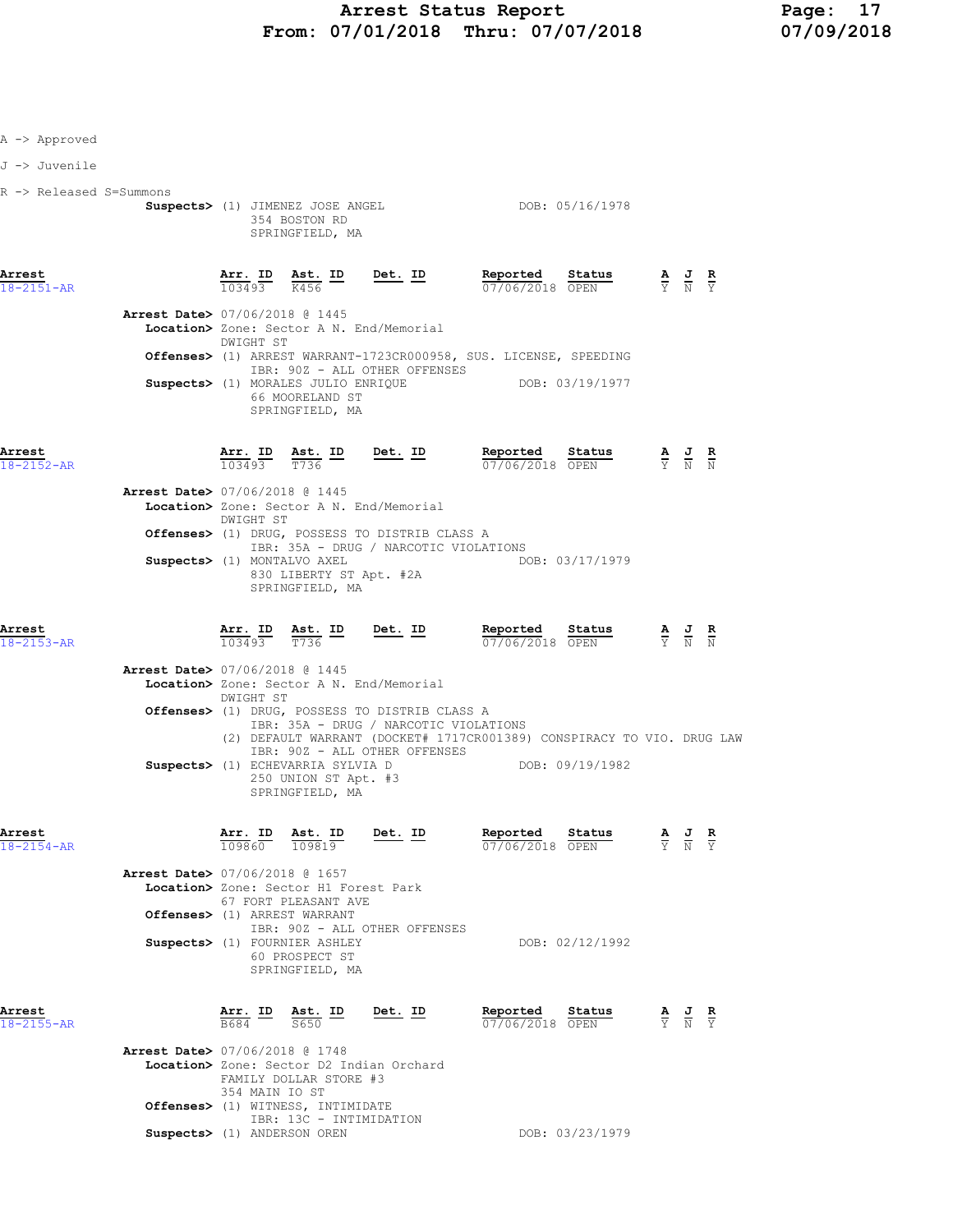| J -> Juvenile              |                                          |                           |                                                                                                           |                                                                                                                                                                                                     |                                                                                                                                |                 |                                                                                                 |                                                                                                       |  |
|----------------------------|------------------------------------------|---------------------------|-----------------------------------------------------------------------------------------------------------|-----------------------------------------------------------------------------------------------------------------------------------------------------------------------------------------------------|--------------------------------------------------------------------------------------------------------------------------------|-----------------|-------------------------------------------------------------------------------------------------|-------------------------------------------------------------------------------------------------------|--|
| R -> Released S=Summons    |                                          |                           | 524 GOODWIN ST<br>SPRINGFIELD, MA                                                                         |                                                                                                                                                                                                     |                                                                                                                                |                 |                                                                                                 |                                                                                                       |  |
| Arrest<br>$18 - 2156 - AR$ |                                          |                           |                                                                                                           | $\frac{\texttt{Arr. ID}}{100136}$ $\frac{\texttt{ Ast. ID}}{108853}$ Det. ID                                                                                                                        | Reported Status<br>07/06/2018 OPEN                                                                                             |                 |                                                                                                 | $\frac{\mathbf{A}}{\mathbf{Y}}$ $\frac{\mathbf{J}}{\mathbf{N}}$ $\frac{\mathbf{R}}{\mathbf{N}}$       |  |
|                            | Arrest Date> 07/06/2018 @ 1812           | BAY ST                    | Location> Zone: Sector F1 McKnight/Bay                                                                    |                                                                                                                                                                                                     |                                                                                                                                |                 |                                                                                                 |                                                                                                       |  |
|                            |                                          |                           | (2) INSPECTION/STICKER, NO<br>Suspects> (1) GALLUCI JOHN J<br>HOMELESS<br>SPRINGFIELD, MA 01108           | <b>Offenses&gt;</b> (1) UNLICENSED OPERATION OF MV<br>(3) GIVING FALSE NAME, OPER. OF M/V<br>IBR: 90Z - ALL OTHER OFFENSES<br>(4) FALSE NAME/SSN, ARRESTEE FURNISH<br>IBR: 90Z - ALL OTHER OFFENSES | IBR: 99 - TRAFFIC, TOWN BY-LAW OFFENSES<br>IBR: 99 - TRAFFIC, TOWN BY-LAW OFFENSES                                             | DOB: 01/05/1984 |                                                                                                 |                                                                                                       |  |
| Arrest<br>$18 - 2157 - AR$ |                                          |                           |                                                                                                           | $\frac{\texttt{Arr. ID}}{109788}$ $\frac{\texttt{ Ast. ID}}{\texttt{C802}}$ Det. ID                                                                                                                 | Reported Status<br>07/06/2018 OPEN                                                                                             |                 | $\frac{\mathbf{A}}{\mathbf{Y}}$ $\frac{\mathbf{J}}{\mathbf{N}}$ $\frac{\mathbf{R}}{\mathbf{Y}}$ |                                                                                                       |  |
|                            | <b>Arrest Date&gt; 07/06/2018 @ 1835</b> |                           | Location> Zone: Sector E2 Metro/6Corners                                                                  |                                                                                                                                                                                                     |                                                                                                                                |                 |                                                                                                 |                                                                                                       |  |
|                            |                                          | SCHOOL ST                 | Offenses> (1) DEFAULT WARRANT                                                                             |                                                                                                                                                                                                     |                                                                                                                                |                 |                                                                                                 |                                                                                                       |  |
|                            |                                          |                           | Suspects> (1) SUAREZ JUAN MIGUEL<br>66 HIGH ST Apt. #622<br>SPRINGFIELD, MA 01105                         | IBR: 90Z - ALL OTHER OFFENSES                                                                                                                                                                       |                                                                                                                                | DOB: 10/27/1992 |                                                                                                 |                                                                                                       |  |
| Arrest<br>$18 - 2158 - AR$ |                                          |                           | $\frac{\text{Arr.}}{51390}$ $\frac{\text{B}}{H544}$ $\frac{\text{ID}}{H}$                                 | Det. ID                                                                                                                                                                                             | Reported Status<br>07/06/2018 OPEN                                                                                             |                 |                                                                                                 | $\frac{\mathbf{A}}{\overline{Y}}$ $\frac{\mathbf{J}}{\overline{N}}$ $\frac{\mathbf{R}}{\overline{N}}$ |  |
|                            | <b>Arrest Date&gt; 07/06/2018 @ 1700</b> |                           | Location> Jurisdiction: OTHER<br>Zone: Sector H1 Forest Park                                              |                                                                                                                                                                                                     |                                                                                                                                |                 |                                                                                                 |                                                                                                       |  |
|                            |                                          | INTERSTATE 91<br>91 SOUTH | Offenses> (1) ARREST WARRANT<br>(2) ARREST WARRANT                                                        | IBR: 90Z - ALL OTHER OFFENSES<br>IBR: 90Z - ALL OTHER OFFENSES<br>(3) FIREARM SERIAL NO., DEFACE<br>IBR: 250 - COUNTERFEITING / FORGERY                                                             |                                                                                                                                |                 |                                                                                                 |                                                                                                       |  |
|                            |                                          |                           | (4) FIREARM, STORE IMPROP<br>Suspects> (1) LOVE DARELL ANTHONY<br>33 WOODLAWN ST<br>SPRINGFIELD, MA 01105 | IBR: 520 - WEAPON LAW VIOLATIONS<br>IBR: 520 - WEAPON LAW VIOLATIONS<br>IBR: 520 - WEAPON LAW VIOLATIONS                                                                                            | (5) FIREARM WITHOUT LICENSE, CARRY LOADED $c269/10$ (a) $\alpha$ (n)<br>(6) POSS. OF A HIGH CAPACITY MAGAZINE / FEEDING DEVICE | DOB: 03/16/1991 |                                                                                                 |                                                                                                       |  |
| Arrest<br>18-2159-AR       |                                          | Arr. ID<br>51390          | <u>Ast. ID</u><br>H544                                                                                    | Det. ID                                                                                                                                                                                             | Reported<br>07/06/2018 OPEN                                                                                                    | Status          |                                                                                                 | $\frac{\mathbf{A}}{\mathbf{Y}}$ $\frac{\mathbf{J}}{\mathbf{N}}$ $\frac{\mathbf{R}}{\mathbf{N}}$       |  |
|                            | <b>Arrest Date&gt; 07/06/2018 @ 1700</b> |                           | Location> Jurisdiction: OTHER                                                                             |                                                                                                                                                                                                     |                                                                                                                                |                 |                                                                                                 |                                                                                                       |  |

 Zone: Sector H1 Forest Park INTERSTATE 91 91 SOUTH Offenses> (1) RECEIVE STOLEN PROPERTY -\$1200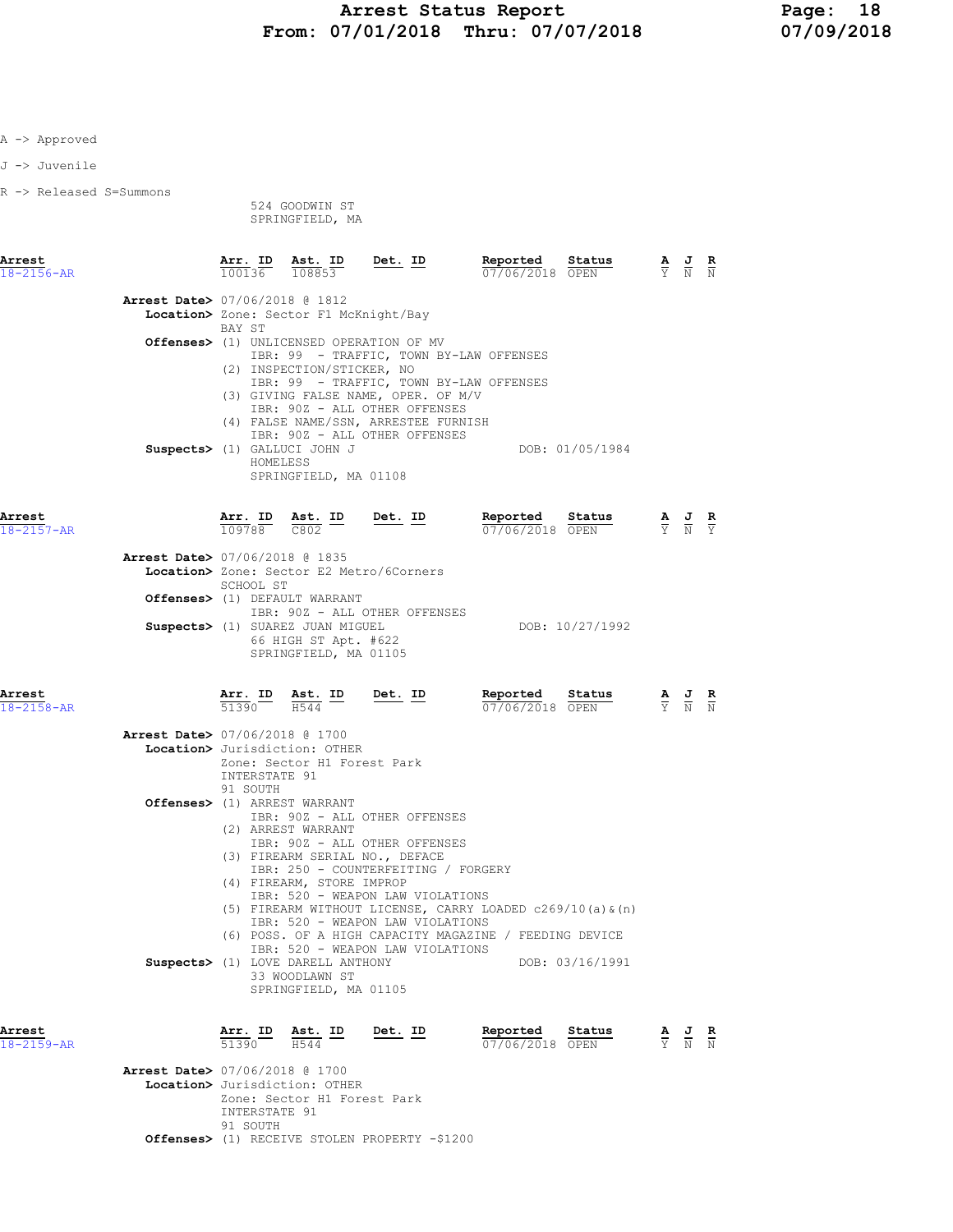| A -> Approved              |                                                                                                                                                                                                                                                                                                                                                                                                                                                                                                                                                                                                                                            |                |                                              |                                                                                                 |  |
|----------------------------|--------------------------------------------------------------------------------------------------------------------------------------------------------------------------------------------------------------------------------------------------------------------------------------------------------------------------------------------------------------------------------------------------------------------------------------------------------------------------------------------------------------------------------------------------------------------------------------------------------------------------------------------|----------------|----------------------------------------------|-------------------------------------------------------------------------------------------------|--|
| J -> Juvenile              |                                                                                                                                                                                                                                                                                                                                                                                                                                                                                                                                                                                                                                            |                |                                              |                                                                                                 |  |
| R -> Released S=Summons    | IBR: 280 - STOLEN PROPERTY OFFENSES<br>(2) FIREARM, STORE IMPROP<br>IBR: 520 - WEAPON LAW VIOLATIONS<br>(3) LICENSE SUSPENDED, OP MV WITH<br>IBR: 99 - TRAFFIC, TOWN BY-LAW OFFENSES<br>(4) FIREARM WITHOUT LICENSE, CARRY LOADED c269/10(a) & (n)<br>IBR: 520 - WEAPON LAW VIOLATIONS<br>(5) RECKLESS OPERATION OF MOTOR VEHICLE<br>IBR: 99 - TRAFFIC, TOWN BY-LAW OFFENSES<br>(6) STOP FOR POLICE, FAIL<br>IBR: 99 - TRAFFIC, TOWN BY-LAW OFFENSES<br>(7) FIREARM WITHOUT FID CARD, SUBSQ.OFF.<br>IBR: 520 - WEAPON LAW VIOLATIONS<br>Suspects> (1) LOWE LAVAUGHNTE UNIQUE DOB: 03/24/1992<br>76 FLORIDA ST Apt. #3RD<br>SPRINGFIELD, MA |                |                                              |                                                                                                 |  |
| Arrest<br>18-2161-AR       | $\frac{\texttt{Arr.}}{109819}$ $\frac{\texttt{ Ast.}}{106026}$                                                                                                                                                                                                                                                                                                                                                                                                                                                                                                                                                                             | $Det. ID$      | Reported<br>Status<br>07/06/2018 OPEN        | $\frac{\mathbf{A}}{\mathbf{Y}}$ $\frac{\mathbf{J}}{\mathbf{N}}$ $\frac{\mathbf{R}}{\mathbf{N}}$ |  |
|                            | Arrest Date> 07/06/2018 @ 1907<br>Location> Zone: Sector H1 Forest Park<br>127 ORANGE ST<br>Offenses> (1) STRAIGHT WARRANT DOCKET: 1823CR003144<br>IBR: 90Z - ALL OTHER OFFENSES<br>Suspects> (1) RODRIGUEZ JOSHUA<br>18 BROOKLINE AVE<br>SPRINGFIELD, MA                                                                                                                                                                                                                                                                                                                                                                                  |                | DOB: 02/06/1978                              |                                                                                                 |  |
| Arrest<br>18-2162-AR       | $\frac{\texttt{Arr.}}{103507}$ $\frac{\texttt{ Ast.}}{106655}$                                                                                                                                                                                                                                                                                                                                                                                                                                                                                                                                                                             | Det. ID        | Reported<br>Status<br>07/06/2018 OPEN        |                                                                                                 |  |
|                            | Arrest Date> 07/06/2018 @ 1946<br>Location> Zone: Sector D2 Indian Orchard<br>SAVE A LOT<br>459 MAIN IO ST Apt. #A<br>Offenses> (1) SHOPLIFTING BY ASPORTATION<br>IBR: 23C - SHOPLIFTING<br>Suspects> (1) DOW MELISSA JANE<br>22 MONTGOMERY ST<br>SPRINGFIELD, MA                                                                                                                                                                                                                                                                                                                                                                          |                | DOB: 03/25/1980                              |                                                                                                 |  |
| Arrest<br>$18 - 2165 - AR$ | $\frac{\text{Ast.}}{\text{L}265}$ ID<br>108855                                                                                                                                                                                                                                                                                                                                                                                                                                                                                                                                                                                             | <u>Det.</u> ID | Reported<br><u>Status</u><br>07/06/2018 OPEN | $\frac{R}{N}$<br>$\overline{Y}$ $\overline{N}$                                                  |  |
|                            | <b>Arrest Date&gt; 07/06/2018 @ 2250</b><br>Location> Zone: Sector E1 Metro/South End<br>STERNS SO<br>Offenses> (1) A&B WITH DANGEROUS WEAPON<br>IBR: 13A - AGGRAVATED ASSAULT<br>(2) A&B ON POLICE OFFICER<br>IBR: 13A - AGGRAVATED ASSAULT<br>Suspects> (1) CHARLES JAYLON D<br>5 QUEENSBURY DR<br>SPRINGFIELD, MA 01101                                                                                                                                                                                                                                                                                                                 |                | DOB: 09/18/1994                              |                                                                                                 |  |
| Arrest<br>$18 - 2168 - AR$ | Arr. ID<br>Ast. ID<br>$rac{\pi}{736}$<br>109869<br>T736<br><b>Arrest Date&gt; 07/07/2018 @ 0055</b>                                                                                                                                                                                                                                                                                                                                                                                                                                                                                                                                        | $Det. ID$      | Reported<br>Status<br>07/07/2018 OPEN        | $\frac{\mathbf{A}}{\mathbf{Y}}$ $\frac{\mathbf{J}}{\mathbf{N}}$ $\frac{\mathbf{R}}{\mathbf{N}}$ |  |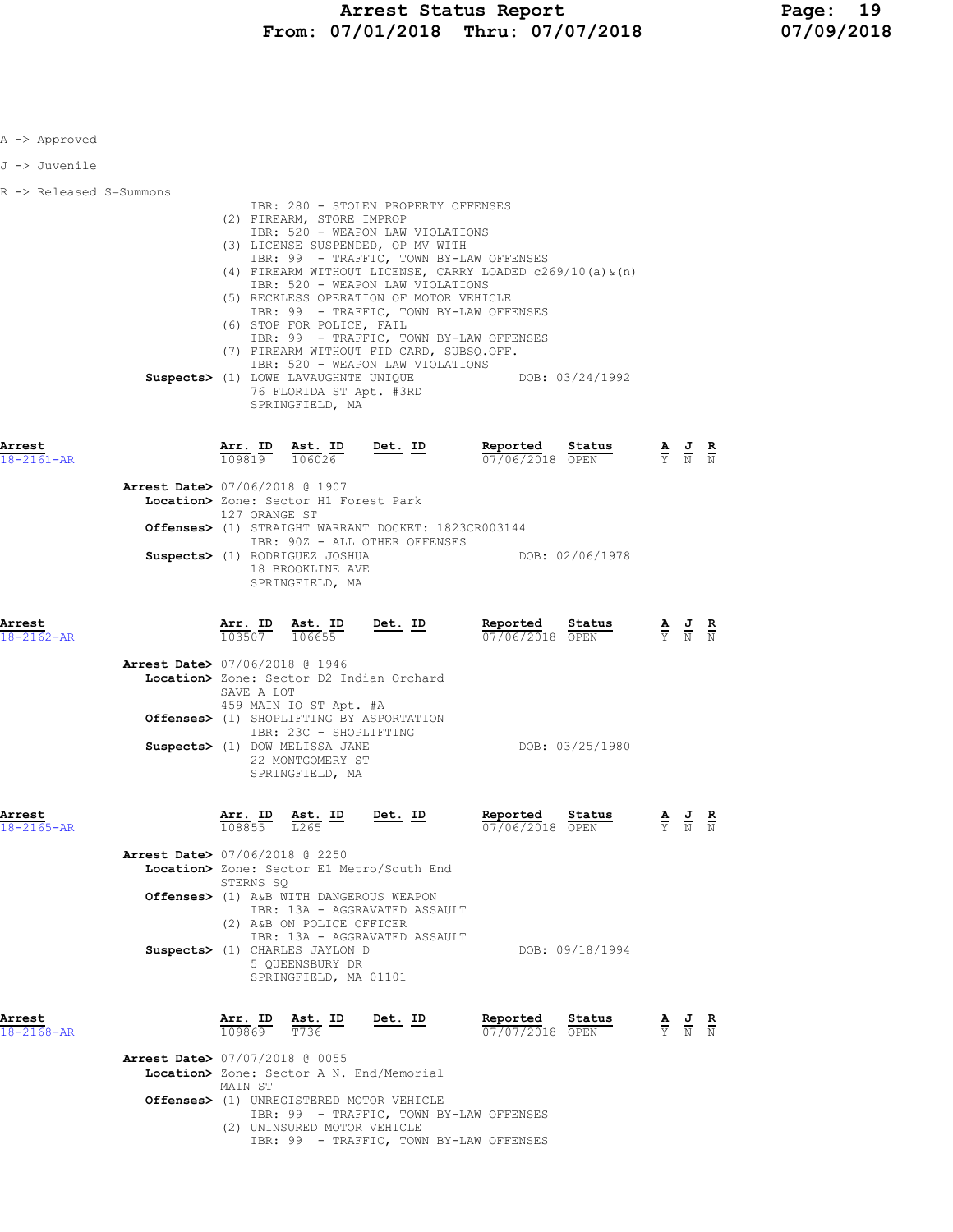| A -> Approved           |                                                                                                                                                                                                                                                                                                                                                                                                        |                                                                                                 |
|-------------------------|--------------------------------------------------------------------------------------------------------------------------------------------------------------------------------------------------------------------------------------------------------------------------------------------------------------------------------------------------------------------------------------------------------|-------------------------------------------------------------------------------------------------|
| J -> Juvenile           |                                                                                                                                                                                                                                                                                                                                                                                                        |                                                                                                 |
| R -> Released S=Summons | (3) HEIGHT, MODIFY MV<br>IBR: 99 - TRAFFIC, TOWN BY-LAW OFFENSES<br>(4) HARSH AND OBJECTIONABLE NOISE, M/V<br>IBR: 90Z - ALL OTHER OFFENSES<br>(5) STOP FOR POLICE, FAIL<br>IBR: 99 - TRAFFIC, TOWN BY-LAW OFFENSES<br>Suspects> (1) GUABA-CONCEPCION JOEL DOB: 08/10/1996<br>185 MERRIMAC AVE<br>SPRINGFIELD, MA                                                                                      |                                                                                                 |
| Arrest<br>18-2169-AR    | Reported Status<br>Arr. ID<br>Ast. ID<br>$Det. ID$<br><b>Reported Status A J R</b> 07/07/2018 OPEN $\frac{1}{Y}$ <b>A</b> $\frac{1}{N}$ <b>R</b><br>112500 107810<br><b>Arrest Date&gt; 07/07/2018 @ 0047</b><br>Location> Zone: Sector E1 Metro/South End                                                                                                                                             |                                                                                                 |
|                         | HILTON GARDEN INN<br>800 HALL OF FAME AVE<br>Offenses> (1) TRESPASS<br>IBR: 90J - TRESPASS OF REAL PROPERTY<br>Suspects> (1) MORRIS HARLEY WAYNE<br>DOB: 11/26/1987<br>HOMELESS<br>SPRINGFIELD, MA 01101                                                                                                                                                                                               |                                                                                                 |
| Arrest<br>18-2170-AR    | <b>Arr. ID</b> Ast. ID Det. ID Reported Status A J R<br>$\frac{103493}{T}$ $\frac{7736}{T}$ Det. ID Reported Status $\frac{1}{2}$ A J R<br>$Arr.$ ID<br>Arrest Date> 07/07/2018 @ 0040                                                                                                                                                                                                                 |                                                                                                 |
|                         | Location> Zone: Sector A N. End/Memorial<br>WASON AVE<br><b>Offenses&gt;</b> (1) STOP/YIELD, FAIL TO<br>IBR: 99 - TRAFFIC, TOWN BY-LAW OFFENSES<br>(2) TIRE OUTSIDE FENDER<br>IBR: 99 - TRAFFIC, TOWN BY-LAW OFFENSES<br>(3) UNLICENSED OPERATION OF MV<br>IBR: 99 - TRAFFIC, TOWN BY-LAW OFFENSES<br>Suspects> (1) ROSA ANGEL MANUEL JR DOB: 03/06/1987<br>11A VAN BUREN AVE<br>SPRINGFIELD, MA 01107 |                                                                                                 |
| Arrest<br>18-2171-AR    | Det. ID<br>Reported<br>Status<br><u>Arr</u> . ID<br>$\frac{\texttt{Ast.}}{\texttt{T736}}$ ID<br>100135<br>T736<br>07/07/2018 OPEN<br>Arrest Date> 07/07/2018 @ 0108<br>Location> Zone: Sector A N. End/Memorial<br>3300 MAIN ST<br>Offenses> (1) LICENSE SUSPENDED, OP MV WITH<br>IBR: 99 - TRAFFIC, TOWN BY-LAW OFFENSES<br>(2) EQUIPMENT VIOLATION, MISCELLANEOUS MV                                 |                                                                                                 |
| Arrest<br>18-2174-AR    | IBR: 99 - TRAFFIC, TOWN BY-LAW OFFENSES<br>Suspects> (1) GUTIERREZ CRISTIAN<br>DOB: 09/28/1996<br>68 FENWICK ST<br>SPRINGFIELD, MA<br>Arr. ID<br>Ast. ID<br><u>Det. ID</u><br>Reported<br>Status<br>109788 C802<br>07/07/2018 OPEN                                                                                                                                                                     | $\frac{\mathbf{A}}{\mathbf{Y}}$ $\frac{\mathbf{J}}{\mathbf{N}}$ $\frac{\mathbf{R}}{\mathbf{N}}$ |
|                         | <b>Arrest Date&gt; 07/07/2018 @ 1710</b><br>Location> Zone: Sector E2 Metro/6Corners<br>UNION ST<br>Offenses> (1) DRUG, POSSESS CLASS B<br>IBR: 35A - DRUG / NARCOTIC VIOLATIONS<br>Suspects> (1) FERNANDES AMANDA<br>DOB: 07/25/1989<br>HOMELESS<br>SPRINGFIELD, MA                                                                                                                                   |                                                                                                 |